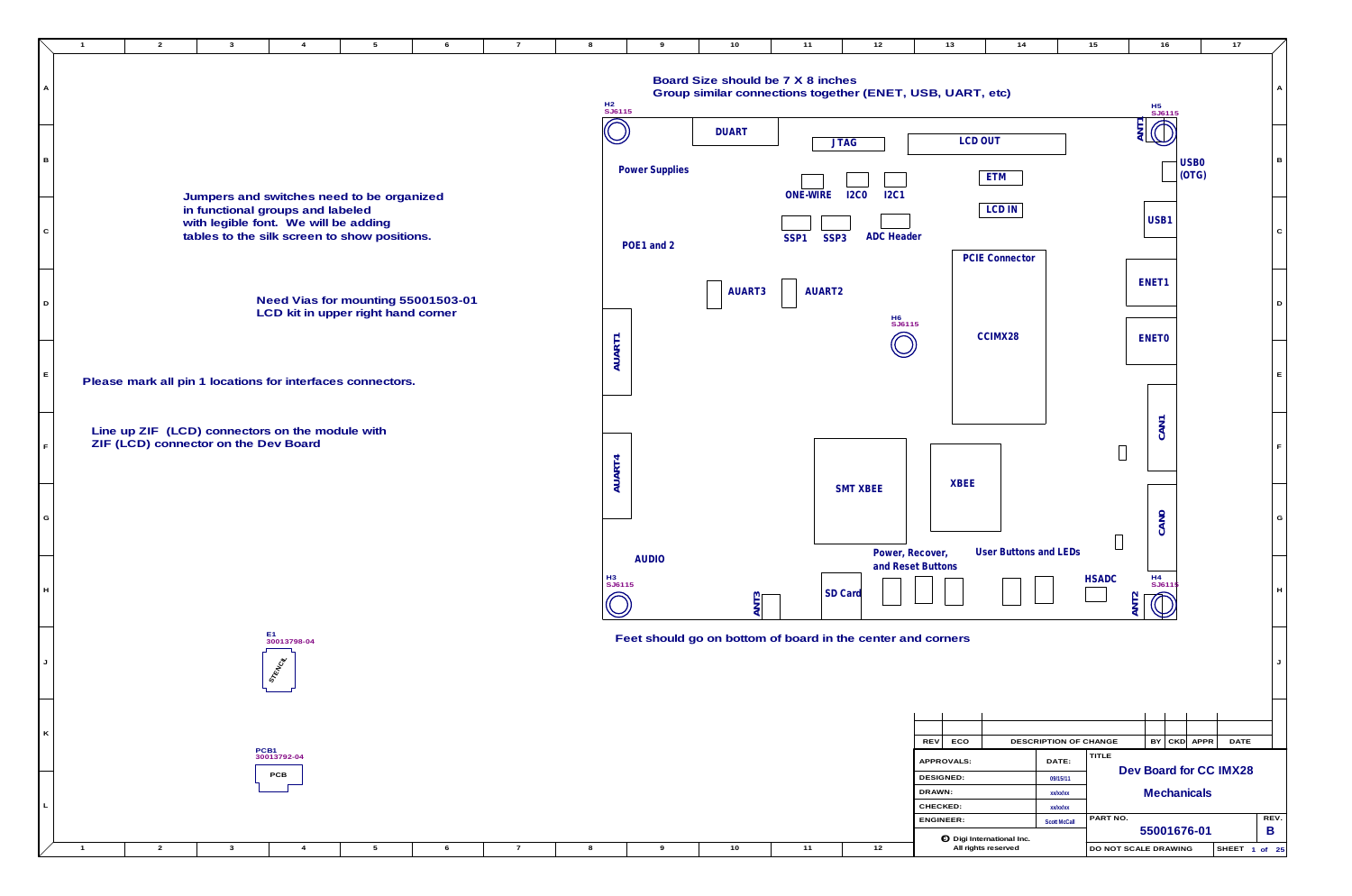

| 10                                                                              | 11                              | 12                                                                                                                            |                                                                              | 13  | 14                                                    |                       |                                           | 15                       |                       | 16 |                       | 17                             |           |                           |
|---------------------------------------------------------------------------------|---------------------------------|-------------------------------------------------------------------------------------------------------------------------------|------------------------------------------------------------------------------|-----|-------------------------------------------------------|-----------------------|-------------------------------------------|--------------------------|-----------------------|----|-----------------------|--------------------------------|-----------|---------------------------|
|                                                                                 |                                 |                                                                                                                               |                                                                              |     |                                                       |                       |                                           |                          |                       |    |                       |                                |           | Α                         |
|                                                                                 |                                 |                                                                                                                               |                                                                              |     |                                                       |                       |                                           |                          |                       |    |                       |                                |           | В                         |
|                                                                                 |                                 |                                                                                                                               |                                                                              |     |                                                       |                       |                                           |                          |                       |    |                       |                                |           | $\mathbf C$               |
|                                                                                 |                                 |                                                                                                                               |                                                                              |     |                                                       |                       |                                           |                          |                       |    |                       |                                |           | D                         |
|                                                                                 |                                 | Main features of each variant. See Hardware Reference manual for<br>more information on available interfaces in each variant. |                                                                              |     |                                                       |                       |                                           |                          |                       |    |                       |                                |           | E                         |
| PF58_TK_JT<br>PF58_TK_B                                                         | i.MX<br>287<br>287<br>287       | <b>FLASH</b><br>256MB<br><b>256MB</b><br><b>256MB</b>                                                                         | <b>RAM</b><br><b>256MB</b><br><b>256MB</b><br><b>256MB</b>                   |     | <b>ENETS</b><br>$\overline{2}$<br>$\overline{2}$<br>2 | Y<br>Υ<br>Y           | 802.11 abgn                               | <b>BT</b><br>Y<br>Y<br>Y | Υ<br>Ÿ                | Y  | Y<br>Y<br>Y           | JTAG LCD 1-Wire<br>Y<br>N<br>N |           | F                         |
| PF58_TK<br>PF47_VM_B<br>PF47_VM<br>PF47_ZM_B<br>PF47_ZM                         | 287<br>287<br>287<br>287        | <b>128MB</b><br><b>128MB</b><br><b>128MB</b><br><b>128MB</b>                                                                  | <b>128MB</b><br><b>128MB</b><br><b>128MB</b><br><b>128MB</b>                 |     | 1<br>1<br>1<br>1                                      | Υ<br>Y<br>N<br>N      |                                           | N<br>N<br>N<br>N         | Y<br>Y<br>Y<br>Y      |    | Υ<br>Y<br>Y<br>Y      | N<br>N<br>N<br>N               |           | G                         |
| <b>PE47_VE_B</b><br>PE47_VE<br><b>PE47_VM_JT</b><br>PE47_VM<br><b>PE47_ZM_B</b> | 280<br>280<br>280<br>280<br>280 | <b>128MB</b><br><b>128MB</b><br><b>128MB</b><br><b>128MB</b><br><b>128MB</b>                                                  | <b>128MB</b><br><b>128MB</b><br><b>128MB</b><br><b>128MB</b><br><b>128MB</b> |     | 0<br>0<br>1<br>1<br>1                                 | Y<br>Y<br>Y<br>Y<br>N |                                           | N<br>N<br>N<br>N<br>N    | N<br>N<br>Y<br>Y<br>N |    | N<br>N<br>N<br>N<br>N | N<br>N<br>N<br>N<br>N          |           | $\boldsymbol{\mathsf{H}}$ |
| PE47_ZM                                                                         | 280                             | <b>128MB</b>                                                                                                                  | <b>128MB</b>                                                                 |     | 1                                                     | N                     |                                           | N                        | N                     |    | N                     | N                              |           | J                         |
|                                                                                 |                                 |                                                                                                                               | <b>REV</b>                                                                   | ECO |                                                       |                       |                                           | DESCRIPTION OF CHANGE    | BY                    |    | CKD APPR              | <b>DATE</b>                    |           |                           |
|                                                                                 |                                 |                                                                                                                               | APPROVALS:<br>DESIGNED:<br>DRAWN:<br>CHECKED:                                |     |                                                       |                       | DATE:<br>09/15/11<br>xx/xx/xx<br>xx/xx/xx | <b>TITLE</b>             | <b>Block Diagram</b>  |    |                       | Dev Board for CC IMX28         |           |                           |
|                                                                                 |                                 |                                                                                                                               | <b>ENGINEER:</b>                                                             |     | igo Digi International Inc.                           |                       | <b>Scott McCall</b>                       | PART NO.                 |                       |    | 55001676-01           |                                | REV.<br>B |                           |
| 10                                                                              | 11                              | 12                                                                                                                            |                                                                              |     | All rights reserved                                   |                       |                                           | DO NOT SCALE DRAWING     |                       |    |                       | SHEET 2 of 25                  |           |                           |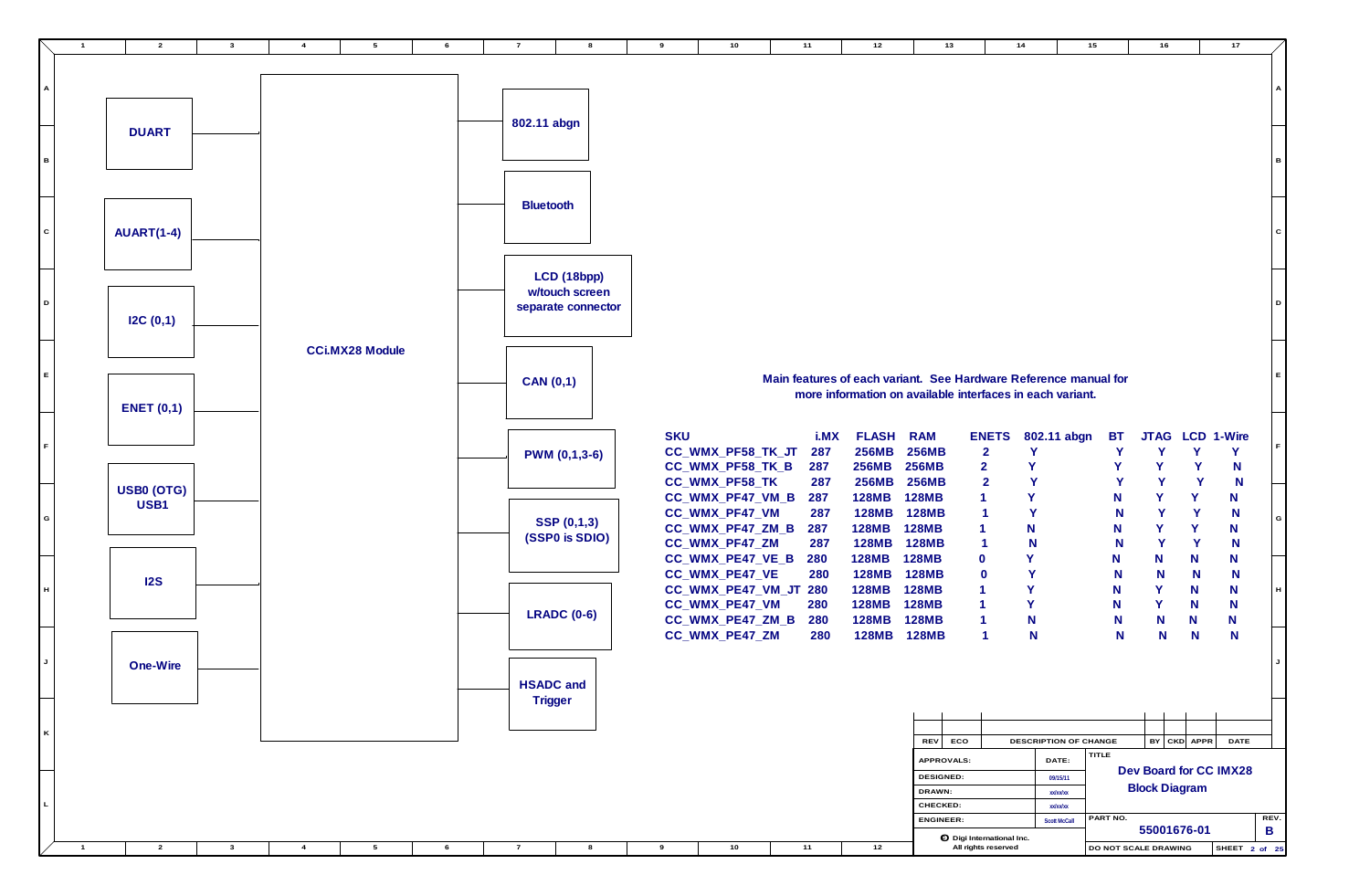**A**

**G**

**E**

**B**

**F**

**C**

**D**

**L**

**K**

**J**

**H**

| $\overline{2}$<br>$\mathbf{3}$ |                                      | $\overline{4}$                         | $5\overline{)}$                                                | 6                                     | $\overline{7}$                      | 8                        | 9                              | 10                                                                                                            | 11            | 12                                       | 13                      | 14                               | 15                              | 16                     | 17            |              |
|--------------------------------|--------------------------------------|----------------------------------------|----------------------------------------------------------------|---------------------------------------|-------------------------------------|--------------------------|--------------------------------|---------------------------------------------------------------------------------------------------------------|---------------|------------------------------------------|-------------------------|----------------------------------|---------------------------------|------------------------|---------------|--------------|
|                                |                                      |                                        |                                                                |                                       |                                     |                          |                                |                                                                                                               |               |                                          |                         |                                  |                                 |                        |               |              |
|                                |                                      |                                        |                                                                |                                       |                                     |                          |                                |                                                                                                               |               |                                          |                         |                                  |                                 |                        |               |              |
|                                |                                      |                                        |                                                                |                                       |                                     |                          |                                |                                                                                                               |               |                                          |                         |                                  |                                 |                        |               |              |
|                                |                                      |                                        |                                                                |                                       |                                     |                          |                                |                                                                                                               |               |                                          |                         |                                  |                                 |                        |               |              |
|                                |                                      |                                        |                                                                |                                       |                                     |                          |                                |                                                                                                               |               |                                          |                         |                                  |                                 |                        |               |              |
|                                |                                      |                                        |                                                                |                                       |                                     |                          |                                |                                                                                                               |               |                                          |                         |                                  |                                 |                        |               |              |
|                                |                                      |                                        |                                                                |                                       |                                     |                          |                                |                                                                                                               |               |                                          |                         |                                  |                                 |                        |               | - B          |
|                                | H1<br>AS0B226- <mark>န</mark> 68K-7F |                                        |                                                                |                                       |                                     |                          |                                |                                                                                                               |               |                                          |                         |                                  |                                 |                        |               |              |
|                                |                                      |                                        |                                                                |                                       |                                     |                          |                                |                                                                                                               |               |                                          |                         |                                  |                                 |                        |               |              |
|                                |                                      |                                        | Layout for PCIe mini card                                      |                                       |                                     |                          |                                |                                                                                                               |               |                                          |                         |                                  |                                 |                        |               |              |
|                                |                                      |                                        |                                                                |                                       |                                     |                          |                                |                                                                                                               |               |                                          |                         |                                  |                                 |                        |               |              |
|                                |                                      | $\equiv$                               |                                                                |                                       |                                     |                          |                                |                                                                                                               |               |                                          |                         |                                  |                                 |                        |               | $\mathsf{C}$ |
|                                |                                      |                                        |                                                                |                                       |                                     |                          |                                |                                                                                                               |               |                                          |                         |                                  |                                 |                        |               |              |
|                                |                                      |                                        |                                                                |                                       |                                     |                          | <b>CC IMX28 Edge Connector</b> |                                                                                                               |               |                                          |                         |                                  |                                 |                        |               |              |
|                                |                                      |                                        |                                                                |                                       |                                     |                          | J1                             |                                                                                                               |               |                                          |                         |                                  |                                 |                        |               |              |
|                                |                                      |                                        |                                                                |                                       | $L3$<br>120uH                       |                          | AS0B226-S68N-7F                |                                                                                                               | $L4$<br>120uH |                                          |                         |                                  |                                 |                        |               | D            |
|                                |                                      | $ENETO_TX+$<br>ENETO_TX-               |                                                                |                                       | <u>⊥•mm</u><br>$\overline{4}$       |                          |                                |                                                                                                               | $\sqrt{2}$    |                                          | ENETO_RX+<br>ENETO_RX-  |                                  |                                 |                        |               |              |
|                                |                                      |                                        |                                                                |                                       |                                     | 220 Ohm/2A<br><u>_mm</u> |                                | $9 \text{vcc}_{5V_{2}}$                                                                                       |               |                                          |                         |                                  |                                 |                        |               |              |
|                                |                                      | AUART4_CTS/SSP3_SS0/SAIF0_MCLK         |                                                                | R53 120R                              |                                     | L <sub>13</sub>          |                                | R76 OR<br>Wy                                                                                                  |               |                                          | $IC1$ _SCL              |                                  |                                 |                        |               |              |
|                                |                                      |                                        | AUART4_RTS/SSP3_MOSI/SAIF0_LRCLK                               | R54 120R                              |                                     |                          |                                | R77 OR                                                                                                        |               |                                          | $IC1$ _SDA              |                                  |                                 |                        |               |              |
|                                |                                      |                                        | AUART4_RX/SSP3_MISO/SAIF0_BITCLK                               |                                       | R55 120R                            |                          |                                | R78 OR<br>VVV                                                                                                 |               |                                          | DUART_RX/I2C0_SCL       |                                  |                                 |                        |               |              |
|                                |                                      | AUART4_TX/SSP3_SCK/SAIF0_DATA0         |                                                                | $R56$ OR                              |                                     | -13                      |                                | R79 OR                                                                                                        |               |                                          | DUART_TX/I2C0_SDA       |                                  |                                 |                        |               |              |
|                                |                                      | PSWITCH                                |                                                                |                                       |                                     |                          |                                |                                                                                                               |               |                                          | <b>RESET</b>            |                                  |                                 |                        |               |              |
|                                |                                      | USB0_DM                                |                                                                | R58 OR<br>WV                          |                                     |                          |                                | <b>R80 OR</b>                                                                                                 |               |                                          | SSP0_CMD                |                                  |                                 |                        |               |              |
|                                |                                      | USB0_DP                                |                                                                |                                       | <b>R59 0R</b><br>$\rightsquigarrow$ |                          |                                | <b>R81 0R</b><br>W                                                                                            |               |                                          | SSP0_DATA0              |                                  |                                 |                        |               |              |
|                                |                                      | USB0_ID/PWM2                           |                                                                | R60 OR<br>WV                          |                                     | 21                       |                                | R57 OR                                                                                                        |               |                                          | SSP0_DATA1              |                                  |                                 |                        |               |              |
|                                |                                      |                                        |                                                                | R61 0R                                | VBATT <sub>1</sub> <sup>Q</sup>     | 23                       |                                | R82 OR                                                                                                        |               |                                          | SSPO_DATA2              |                                  |                                 |                        |               |              |
|                                |                                      | <b>HSADC0</b><br>CAN0_RX/HSADC_Trigger |                                                                | $\mathcal{W}$                         | <b>R62 OR</b>                       | 25<br>27                 | $2^{26}$<br> 28                | R83 OR<br>R84 <sub>OR</sub>                                                                                   |               |                                          | SSPO_DATA3<br>SSP0_SCLK |                                  |                                 |                        |               |              |
|                                |                                      | CANO_TX                                |                                                                | R63 OR                                | $\mathcal{W}$                       | 29                       |                                | W<br>R85 <sub>OR</sub>                                                                                        |               |                                          | USER_Button2            |                                  |                                 |                        |               |              |
|                                |                                      | SSP1_SSN/LRADC0                        |                                                                |                                       | R64 0R                              | 31                       |                                | $\mathsf{w}$<br>R <sub>86</sub> OR                                                                            |               |                                          | LRADC6/SAIF1_DATA0      |                                  |                                 |                        |               | G            |
|                                |                                      | SSP1_MOSI/LRADC1                       |                                                                | <b>R65 OR</b>                         |                                     | 33                       |                                | $9$ IMX_3V3                                                                                                   |               |                                          |                         |                                  |                                 |                        |               |              |
|                                |                                      | SSP1_MISO/LRADC2                       |                                                                |                                       | R66 OR<br>VVV                       | 35                       |                                | $\frac{R87}{W}$ OR                                                                                            |               |                                          | ONE-WIRE                |                                  |                                 |                        |               |              |
|                                |                                      | SSP1_SCK/LRADC3                        |                                                                | <b>R67 OR</b>                         |                                     | 37                       |                                | R88 OR                                                                                                        |               |                                          | USER_Button1            |                                  |                                 |                        |               |              |
|                                |                                      |                                        | AUART1_CTS/LRADC4/ENET0_SPEED_LED                              |                                       | R68 OR                              | 39                       |                                | <b>R89 OR</b>                                                                                                 |               |                                          | AUART2_RX               |                                  |                                 |                        |               |              |
|                                |                                      |                                        | AUART1_RTS/LRADC5/ENET0_ACTIVE_LED                             | R69 OR                                |                                     | -41                      |                                | R90 OR<br>MV                                                                                                  |               |                                          | AUART2_TX               |                                  |                                 |                        |               |              |
|                                |                                      | AUART1_TX/PWM1/USER_LED1               |                                                                |                                       | <b>R70 OR</b><br>$\mathsf{w}$       | 43                       |                                | <b>R91 OR</b>                                                                                                 |               | CAN1_RX/AUART3_RX/ENET1_ACTIVE_LED       |                         |                                  |                                 |                        |               |              |
|                                |                                      | AUART1_RX/PWM0/USER_LED2               |                                                                | R71 0R                                |                                     | 45<br>220 Ohm/2A<br>47   |                                |                                                                                                               |               | R92 OR CAN1_TX/AUART3_TX/ENET1_SPEED_LED |                         |                                  |                                 |                        |               |              |
|                                |                                      | ENET1_TX+                              |                                                                |                                       |                                     | <u></u><br>L14<br>49     | 150                            | $VCC_5V_1$                                                                                                    |               |                                          | ENET1_RX+/USB1_DM       |                                  |                                 |                        |               |              |
| <b>ODD</b> connector Pins      |                                      | ENET1_TX-                              |                                                                | $\mathsf{Lmm}$<br>$\mathbf{3}$<br>∙നന |                                     | -51                      |                                |                                                                                                               |               |                                          | ENET1_RX-/USB1_DP       | <b>Even Connector Pins</b>       |                                 |                        |               |              |
|                                |                                      |                                        |                                                                | L5 120uH                              |                                     |                          |                                |                                                                                                               |               |                                          |                         |                                  |                                 |                        |               |              |
|                                |                                      |                                        |                                                                |                                       |                                     |                          |                                |                                                                                                               |               |                                          |                         |                                  |                                 |                        |               |              |
|                                |                                      |                                        |                                                                |                                       |                                     |                          |                                |                                                                                                               |               |                                          |                         |                                  |                                 |                        |               |              |
|                                |                                      |                                        |                                                                |                                       |                                     |                          |                                |                                                                                                               |               |                                          |                         |                                  |                                 |                        |               |              |
|                                |                                      |                                        |                                                                |                                       |                                     |                          |                                | The zero ohm resistors are to allow disconnection of various portions of the DEV board from the module.       |               |                                          | REV ECO                 |                                  | DESCRIPTION OF CHANGE           | $BY$ $CKD$ $APPR$      | <b>DATE</b>   |              |
|                                |                                      |                                        |                                                                |                                       |                                     |                          |                                | This will allow developement to go forward while the DEV board is being updated (should updates be required). |               |                                          | APPROVALS:              |                                  | TITLE<br>DATE:                  |                        |               |              |
|                                |                                      |                                        |                                                                |                                       |                                     |                          |                                |                                                                                                               |               |                                          | DESIGNED:               |                                  | 09/15/11                        | Dev Board for CC IMX28 |               |              |
|                                |                                      |                                        | Do not put traces into the board under the module connectors.  |                                       |                                     |                          |                                |                                                                                                               |               |                                          | DRAWN:                  |                                  | xx/xx/xx                        | <b>Edge Connector</b>  |               |              |
|                                |                                      |                                        | We need to have copper fill with vias on each layer of the PCB |                                       |                                     |                          |                                |                                                                                                               |               |                                          | CHECKED:                |                                  | xx/xx/xx                        |                        |               |              |
|                                |                                      |                                        | for thermal management.                                        |                                       |                                     |                          |                                |                                                                                                               |               |                                          | <b>ENGINEER:</b>        |                                  | PART NO.<br><b>Scott McCall</b> |                        |               | REV.         |
|                                |                                      |                                        |                                                                |                                       |                                     |                          |                                |                                                                                                               |               |                                          |                         | <b>O</b> Digi International Inc. |                                 | 55001676-01            |               | B            |
| 3<br>$\overline{2}$            |                                      | $\boldsymbol{4}$                       | 5                                                              | 6                                     | $\overline{7}$                      | 8                        | 9                              | 10                                                                                                            | 11            | 12                                       |                         | All rights reserved              |                                 | DO NOT SCALE DRAWING   | SHEET 3 of 25 |              |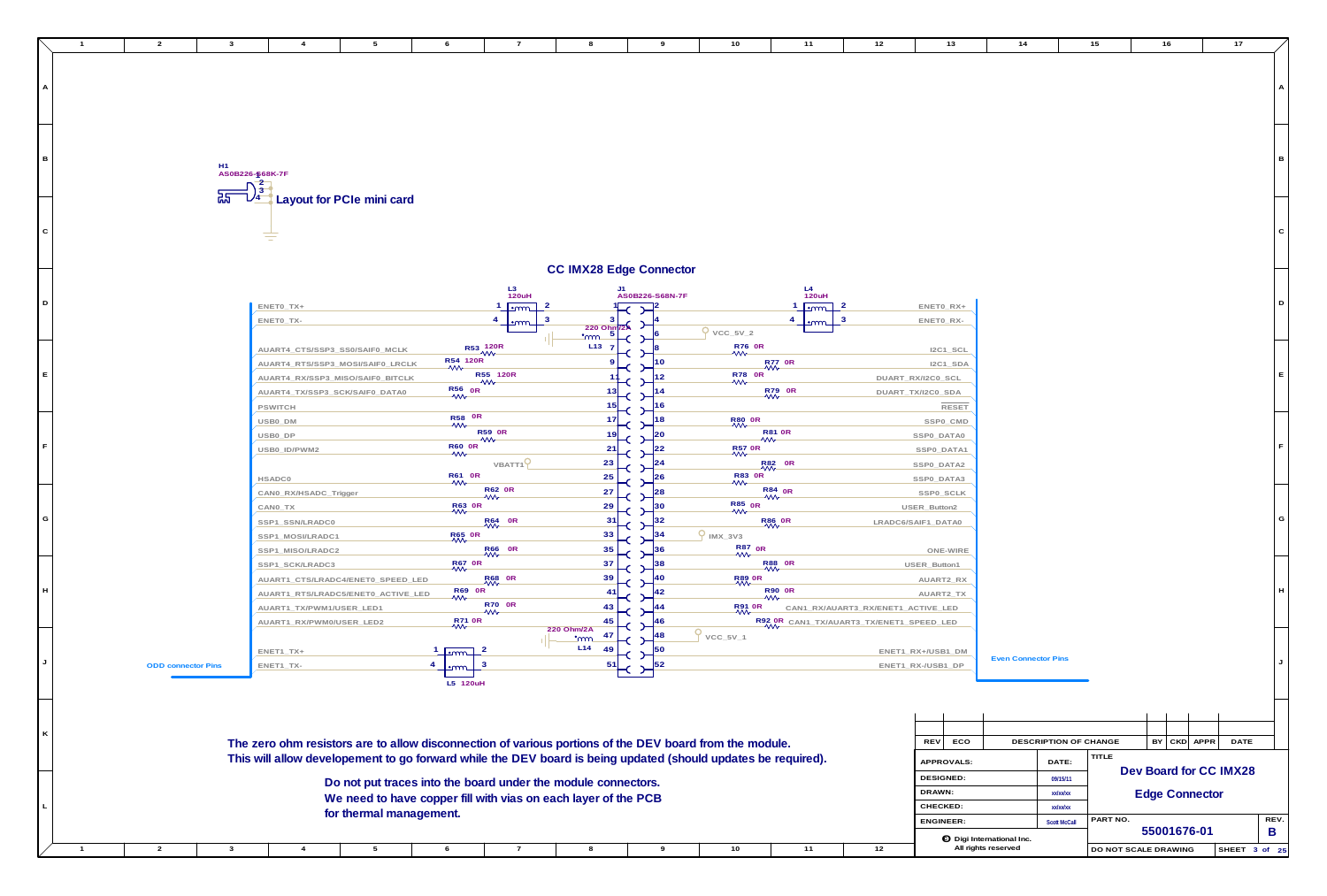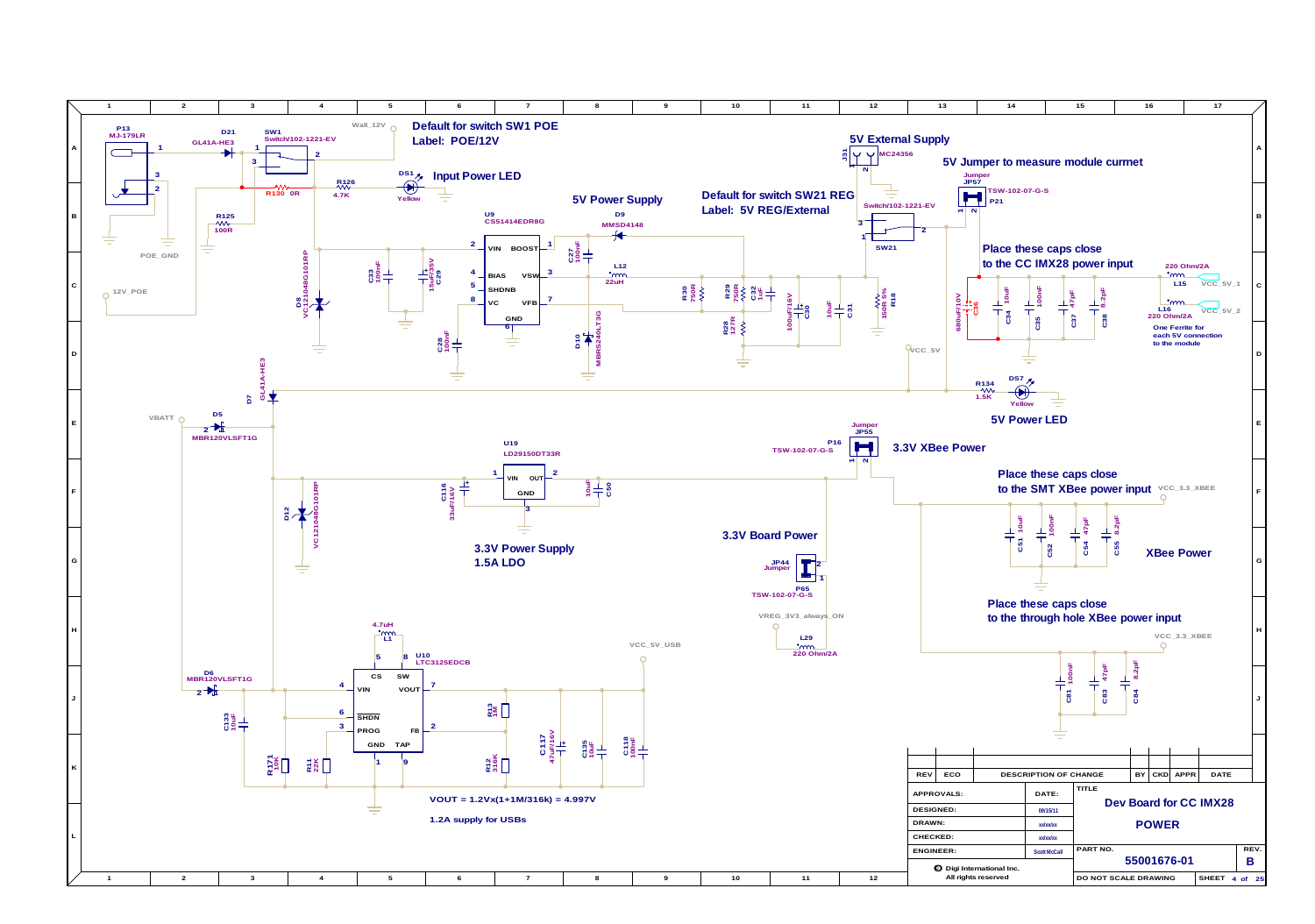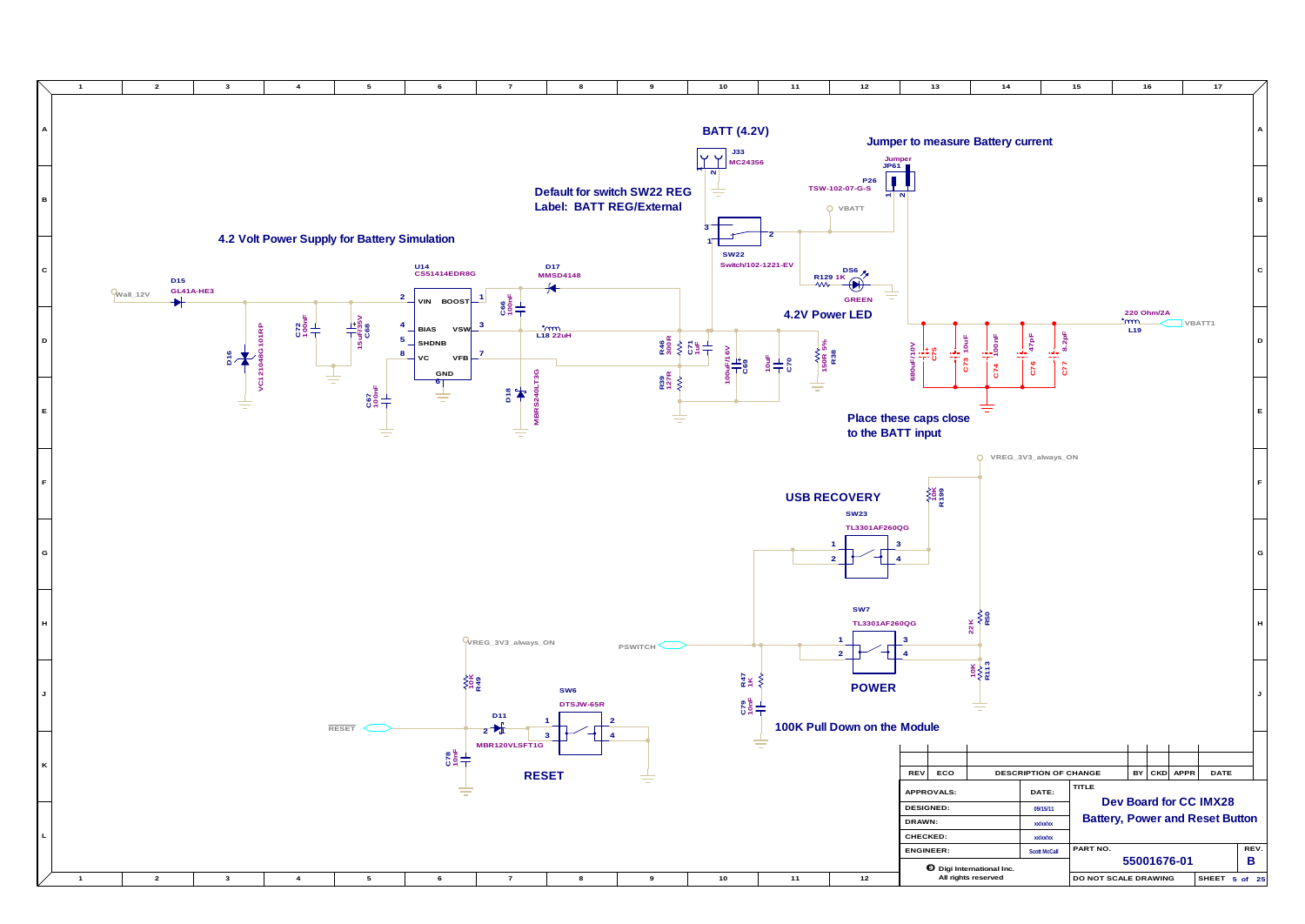|                               | $\overline{1}$ | $\overline{2}$ | $\mathbf{3}$            | $\overline{4}$ | $5^{\circ}$     | 6                      | $\overline{7}$         | 8                                                               | 9                                                  | 10                           | 11                 | 12                                                                                                     | 13                                           | 14                                                | 15                                                      | 16                                                    |                    | 17            |                |
|-------------------------------|----------------|----------------|-------------------------|----------------|-----------------|------------------------|------------------------|-----------------------------------------------------------------|----------------------------------------------------|------------------------------|--------------------|--------------------------------------------------------------------------------------------------------|----------------------------------------------|---------------------------------------------------|---------------------------------------------------------|-------------------------------------------------------|--------------------|---------------|----------------|
| A                             |                |                |                         |                |                 |                        |                        |                                                                 |                                                    |                              |                    |                                                                                                        |                                              |                                                   |                                                         |                                                       |                    |               | A              |
| $\overline{B}$                |                |                |                         |                |                 |                        |                        |                                                                 |                                                    |                              |                    |                                                                                                        |                                              |                                                   |                                                         |                                                       |                    |               | l B            |
| $\vert$ C                     |                |                |                         |                |                 |                        |                        | VREG_3V3_always_ON<br>$\Omega$                                  |                                                    |                              |                    |                                                                                                        |                                              |                                                   |                                                         |                                                       |                    |               | I C            |
| D                             |                |                |                         |                |                 | R157<br>0R<br><b>V</b> |                        |                                                                 | R207<br>100K<br><b>A)\}</b>                        |                              |                    | This switch is included to remove all 3.3V inputs<br>to the CCIMX28 during reset should the need arise |                                              |                                                   |                                                         |                                                       |                    |               | $\overline{D}$ |
| E                             |                |                |                         |                |                 |                        | Si2323DS $\frac{1}{2}$ | سهام الب                                                        | $\overline{\text{BC846BLT1}}^{\text{Q3}}$<br>$L =$ | R206<br>47K<br>$\rightarrow$ | $Q$ IMX_3V3        |                                                                                                        |                                              |                                                   |                                                         |                                                       |                    |               | IE.            |
| F                             |                |                |                         |                |                 | $OVCC_3V3$             |                        |                                                                 | 吉                                                  | ≑                            | $\frac{1001}{R94}$ |                                                                                                        |                                              |                                                   |                                                         |                                                       |                    |               | ΙF             |
| G                             |                |                |                         |                |                 |                        |                        | $\begin{array}{c}\n\xi \\ \xi\n\end{array}$ R205<br><b>DS36</b> |                                                    |                              |                    |                                                                                                        |                                              |                                                   |                                                         |                                                       |                    |               | G              |
| $\overline{\phantom{0}}$<br>H |                |                |                         |                |                 |                        |                        | $\bigoplus$<br>Yellow                                           | ₹<br>3.3V Power LED                                |                              |                    |                                                                                                        |                                              |                                                   |                                                         |                                                       |                    |               | IH.            |
| $\overline{\phantom{0}}$<br>J |                |                |                         |                |                 |                        |                        |                                                                 |                                                    |                              |                    |                                                                                                        |                                              |                                                   |                                                         |                                                       |                    |               |                |
| ═╛<br>K                       |                |                |                         |                |                 |                        |                        |                                                                 |                                                    |                              |                    |                                                                                                        | REV ECO<br>APPROVALS:                        |                                                   | DESCRIPTION OF CHANGE<br>DATE:                          | TITLE                                                 | $BY$ CKD APPR DATE |               |                |
| $\lfloor$ L $\rfloor$         |                |                |                         |                |                 |                        |                        |                                                                 |                                                    |                              |                    |                                                                                                        | DESIGNED:<br>DRAWN:<br>CHECKED:<br>ENGINEER: |                                                   | 09/15/11<br>xx/xx/xx<br>xx/xx/xx<br><b>Scott McCall</b> | Dev Board for CC IMX28<br>3.3V LDO Switch<br>PART NO. |                    |               | REV.           |
|                               | $\sim$ 1       | $\overline{2}$ | $\overline{\mathbf{3}}$ | $\overline{4}$ | $5\overline{)}$ | 6                      | $\overline{7}$         | 8                                                               | 9                                                  | 10                           | 11                 | 12                                                                                                     |                                              | to Digi International Inc.<br>All rights reserved |                                                         | DO NOT SCALE DRAWING                                  | 55001676-01        | SHEET 6 of 25 | $\mathsf{B}$   |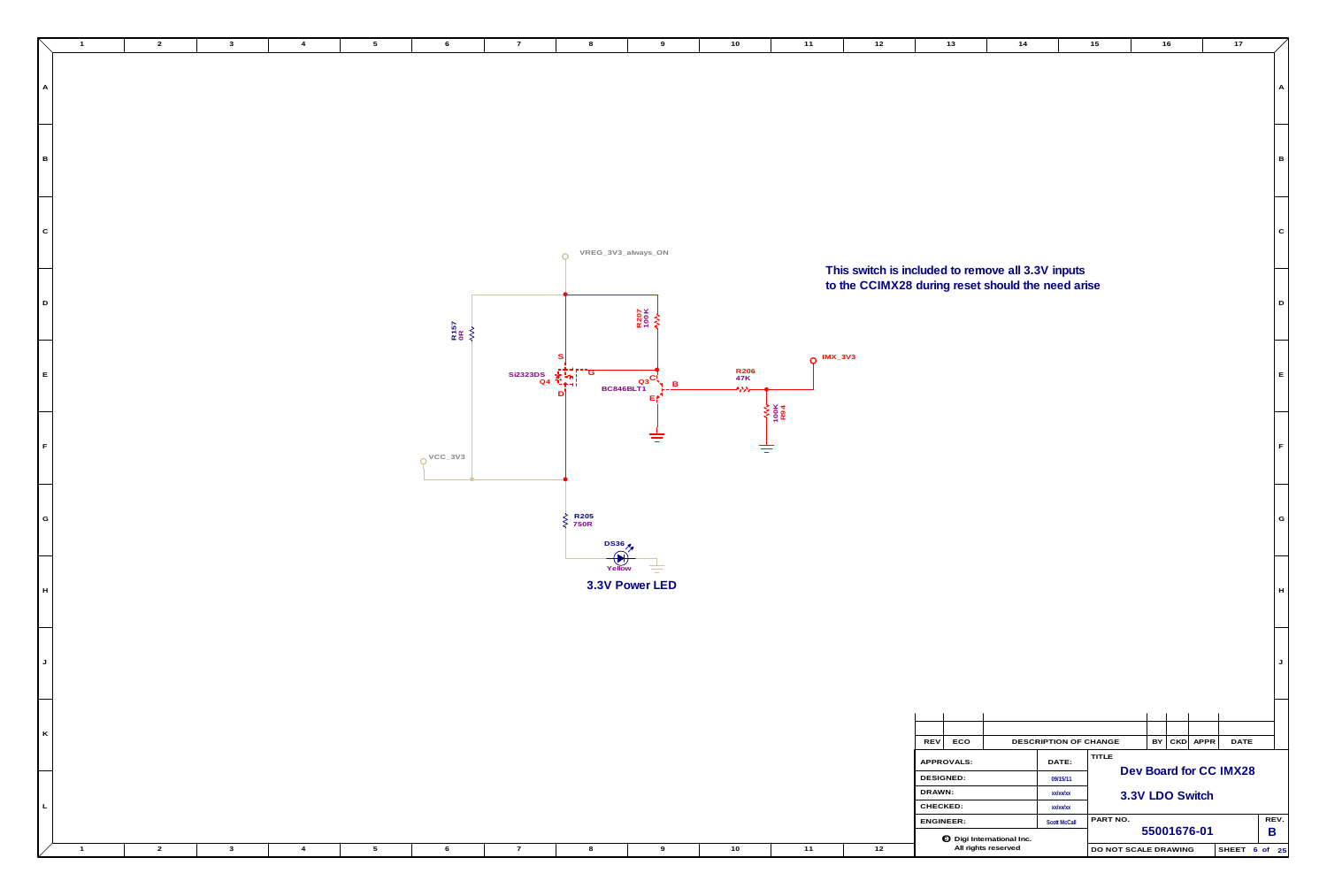

| 10 <sub>1</sub> | 11   | 12                                                   | 13                                             | 14                                          |                                 | 15                    |             | 16                 |                        | 17            |                           |
|-----------------|------|------------------------------------------------------|------------------------------------------------|---------------------------------------------|---------------------------------|-----------------------|-------------|--------------------|------------------------|---------------|---------------------------|
|                 |      |                                                      |                                                |                                             |                                 |                       |             |                    |                        |               | A                         |
| V3_always_ON    |      |                                                      |                                                |                                             |                                 |                       |             |                    |                        |               | $\, {\bf B}$              |
|                 |      |                                                      | <b>DUART RS232 Connections</b>                 |                                             |                                 |                       |             |                    |                        |               | ${\bf C}$                 |
|                 |      | L36 100 Ohm/600mA<br><u>°ന്ന</u><br><u>•mm</u>       | L37 100 Ohm/600mA                              | J54<br>9p/D-SUB<br>$\overline{2}$<br>3<br>4 |                                 |                       |             |                    |                        |               | $\mathsf D$               |
|                 |      |                                                      | R <sub>15</sub><br>$\rightsquigarrow$<br>33.2R | 5<br>6<br>7<br>8<br>9                       |                                 | Male RS232 connection |             |                    |                        |               | $\mathsf E$               |
|                 |      |                                                      |                                                | 10<br>11                                    |                                 |                       |             |                    |                        |               | $\mathsf F$               |
|                 |      |                                                      | $\overline{\phantom{a}}$                       |                                             |                                 |                       |             |                    |                        |               | ${\mathsf G}$             |
|                 |      |                                                      |                                                |                                             |                                 |                       |             |                    |                        |               | $\boldsymbol{\mathsf{H}}$ |
|                 |      |                                                      |                                                |                                             |                                 |                       |             |                    |                        |               | J                         |
|                 |      |                                                      | REV<br>ECO                                     |                                             | DESCRIPTION OF CHANGE           |                       | BY          | CKD                | APPR                   | <b>DATE</b>   |                           |
|                 |      | APPROVALS:<br><b>DESIGNED:</b><br>DRAWN:<br>CHECKED: |                                                | DATE:<br>09/15/11<br>xx/xx/xx               | <b>TITLE</b>                    |                       |             | <b>DUART RS232</b> | Dev Board for CC IMX28 |               |                           |
|                 |      |                                                      | ENGINEER:                                      | to Digi International Inc.                  | xx/xx/xx<br><b>Scott McCall</b> | PART NO.              | 55001676-01 |                    |                        |               | REV.<br>B                 |
| 10              | $11$ | $12$                                                 |                                                | All rights reserved                         |                                 | DO NOT SCALE DRAWING  |             |                    |                        | SHEET 7 of 25 |                           |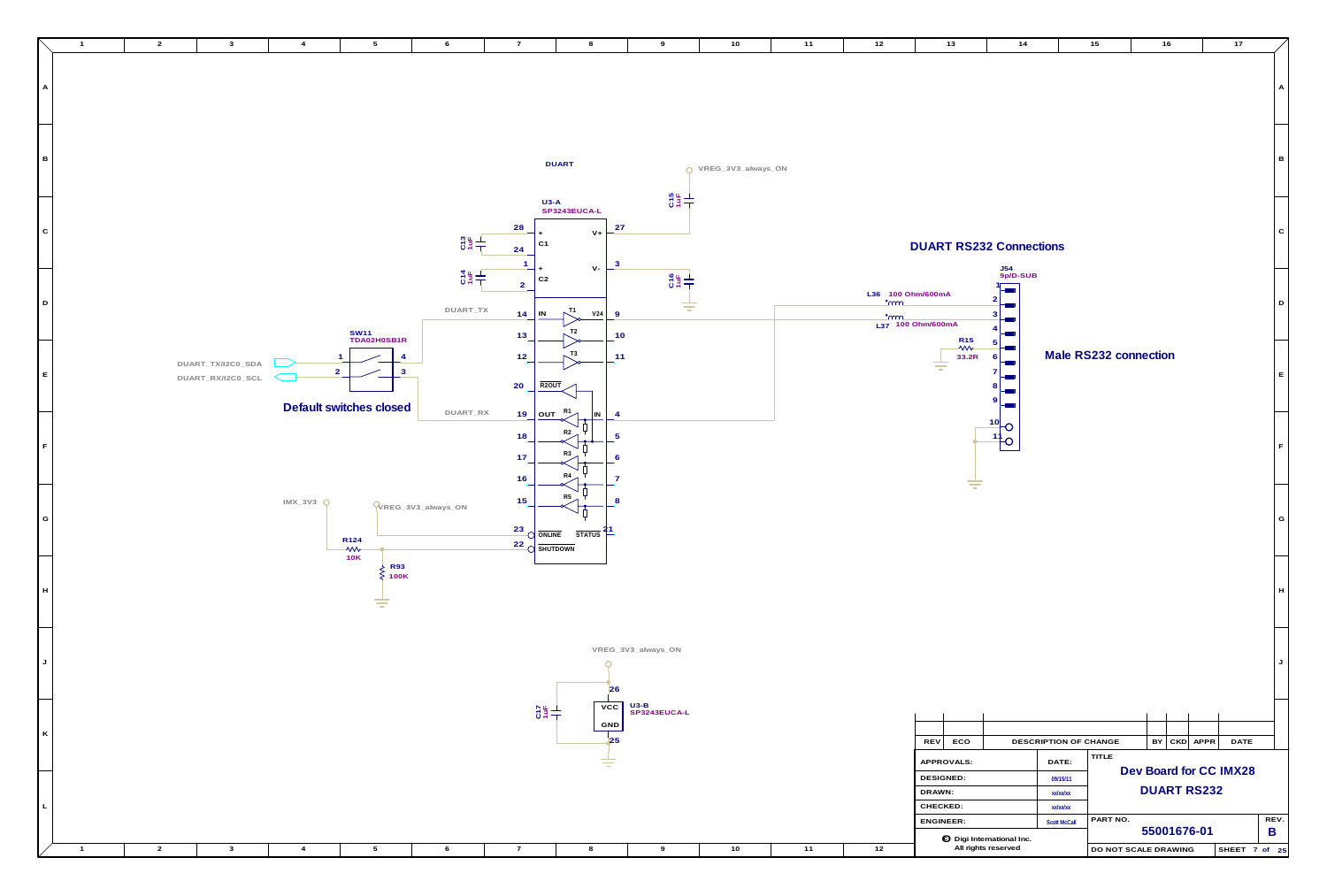

| 10 | 11                        | 12                                           | 13                                                   | 14                             |                                                 | 15                    | 16          |          | $17$                   |                           |
|----|---------------------------|----------------------------------------------|------------------------------------------------------|--------------------------------|-------------------------------------------------|-----------------------|-------------|----------|------------------------|---------------------------|
|    |                           |                                              |                                                      |                                |                                                 |                       |             |          |                        | Α                         |
|    | WREG_3V3_always_ON        |                                              |                                                      |                                |                                                 |                       |             |          |                        | $\, {\bf B}$              |
|    |                           |                                              |                                                      |                                |                                                 |                       |             |          |                        |                           |
|    |                           |                                              | L41<br>100 Ohm/600mA                                 | <b>UART1 RS232 Connections</b> | <b>J56</b><br>9p/D-SUB                          |                       |             |          |                        | $\mathbf C$               |
|    |                           |                                              | <u>•mm</u><br><u>•mm</u><br>L42 100 Ohm/600mA<br>L44 | R16<br>33.2R<br><b>WV</b>      | $\overline{2}$<br>3<br>4<br>$\overline{5}$<br>6 | Male RS232 connection |             |          |                        | D                         |
|    |                           |                                              | 100 Ohm/600mA<br><u>•mm</u><br>L43 100 Ohm/600mA     |                                | $\overline{7}$<br>8<br>9<br>10                  |                       |             |          |                        | $\mathsf E$               |
|    |                           |                                              |                                                      |                                |                                                 |                       |             |          |                        | $\mathsf F$               |
|    | 26<br>VCC<br>$rac{22}{5}$ | VREG_3V3_always_ON<br>$U4-B$<br>SP3243EUCA-L |                                                      |                                |                                                 |                       |             |          |                        | G                         |
|    | GND<br>25                 |                                              |                                                      |                                |                                                 |                       |             |          |                        | $\boldsymbol{\mathsf{H}}$ |
|    |                           |                                              |                                                      |                                |                                                 |                       |             |          |                        | J                         |
|    |                           |                                              | <b>REV</b><br>ECO                                    |                                | DESCRIPTION OF CHANGE                           |                       | BY          | CKD APPR | <b>DATE</b>            |                           |
|    |                           |                                              |                                                      |                                |                                                 | TITLE                 |             |          |                        |                           |
|    |                           |                                              | APPROVALS:<br><b>DESIGNED:</b>                       |                                | DATE:                                           |                       |             |          | Dev Board for CC IMX28 |                           |
|    |                           |                                              | DRAWN:                                               |                                | 09/15/11<br>xx/xx/xx                            |                       |             |          | AUART1_RS232           |                           |
|    |                           |                                              | CHECKED:                                             |                                | xx/xx/xx                                        |                       |             |          |                        |                           |
|    |                           |                                              | ENGINEER:                                            |                                | <b>Scott McCall</b>                             | PART NO.              | 55001676-01 |          |                        | REV.<br>B                 |
| 10 | 11                        | 12                                           | <b>O</b> Digi International Inc.                     | All rights reserved            |                                                 | DO NOT SCALE DRAWING  |             |          |                        | SHEET 8 of 25             |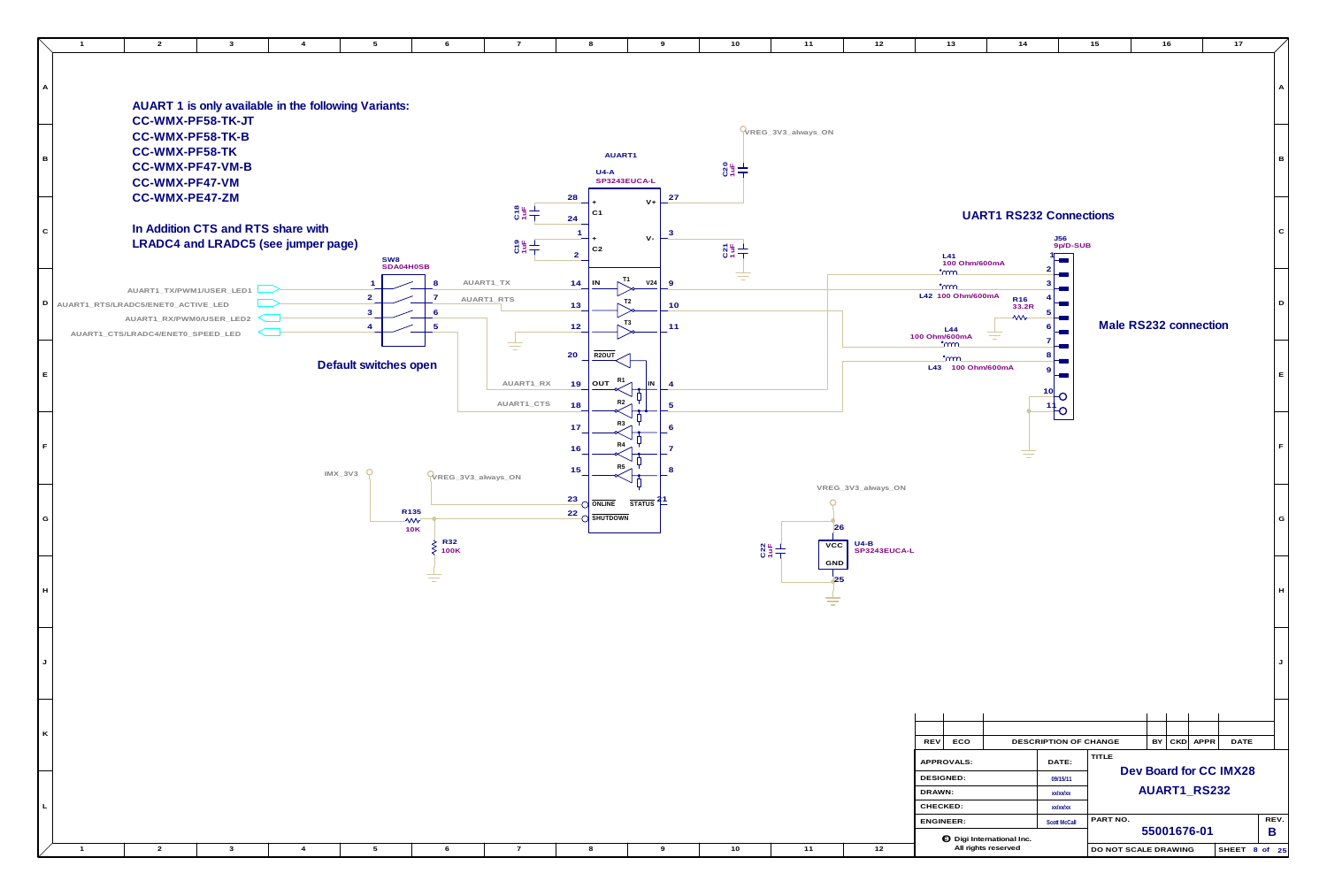

| 10 <sub>1</sub> | $11$                        | 12 | 13                                                                 | 14                                                      |                                     | 15                   |                       | 16 |          | $17$                   |                           |
|-----------------|-----------------------------|----|--------------------------------------------------------------------|---------------------------------------------------------|-------------------------------------|----------------------|-----------------------|----|----------|------------------------|---------------------------|
|                 |                             |    |                                                                    |                                                         |                                     |                      |                       |    |          |                        | A                         |
|                 |                             |    |                                                                    |                                                         |                                     |                      |                       |    |          |                        | $\, {\bf B}$              |
| $\frac{3}{2}$   | O VREG_3V3_always_ON        |    |                                                                    |                                                         |                                     |                      |                       |    |          |                        | ${\bf C}$                 |
|                 |                             |    |                                                                    | <b>UART4 RS232 Connections</b>                          | J58<br>9p/D-SUB                     |                      |                       |    |          |                        | D                         |
| C43             |                             |    | L49 100 Ohm/600mA<br><u>•mm</u><br>$\cdot$ m                       | L50 100 Ohm/600mA R21<br>33.2R<br>$\mathsf{w}$          | 2<br>3<br>4<br>5<br>6               |                      | Male RS232 connection |    |          |                        | $\mathsf E$               |
|                 |                             |    | L52 100 Ohm/600mA<br><u>•mm</u><br>$\cdot$ mm<br>L51 100 Ohm/600mA |                                                         | $\overline{7}$<br>8<br>9<br>10<br>O |                      |                       |    |          |                        | $\mathsf F$               |
|                 |                             |    |                                                                    |                                                         | $\frac{1}{1}$ O                     |                      |                       |    |          |                        | G                         |
|                 |                             |    |                                                                    |                                                         |                                     |                      |                       |    |          |                        | $\boldsymbol{\mathsf{H}}$ |
|                 | VREG_3V3_always_ON          |    |                                                                    |                                                         |                                     |                      |                       |    |          |                        | J                         |
|                 |                             |    |                                                                    |                                                         |                                     |                      |                       |    |          |                        |                           |
|                 | 26<br>$U8-B$<br>${\tt VCC}$ |    | ECO<br><b>REV</b>                                                  |                                                         | DESCRIPTION OF CHANGE               |                      | BY.                   |    | CKD APPR | DATE                   |                           |
|                 | SP3243EUCA-L<br>GND         |    | APPROVALS:                                                         |                                                         | DATE:                               | TITLE                |                       |    |          | Dev Board for CC IMX28 |                           |
|                 | 25                          |    | <b>DESIGNED:</b><br>DRAWN:                                         |                                                         | 09/15/11<br>xx/xx/xx                |                      | AUART4_RS232          |    |          |                        |                           |
|                 |                             |    | CHECKED:                                                           |                                                         | xx/xx/xx                            |                      |                       |    |          |                        |                           |
|                 |                             |    | <b>ENGINEER:</b>                                                   |                                                         | <b>Scott McCall</b>                 | PART NO.             | 55001676-01           |    |          |                        | REV.<br>B                 |
| 10              | 11                          | 12 |                                                                    | <b>O</b> Digi International Inc.<br>All rights reserved |                                     | DO NOT SCALE DRAWING |                       |    |          | SHEET 9 of 25          |                           |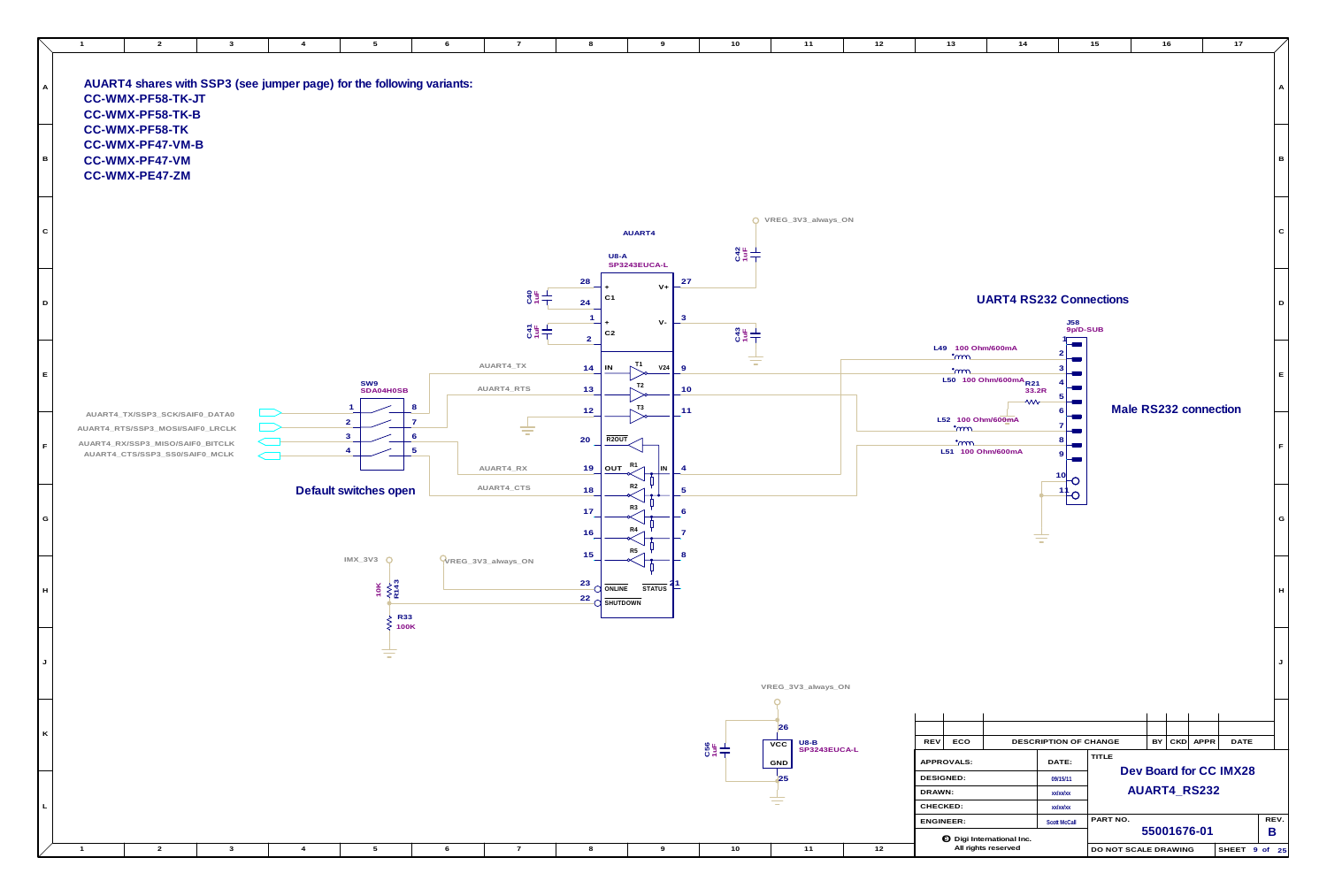

|  |  |  |  |  |  | memational inc.<br>- -   |                                       |
|--|--|--|--|--|--|--------------------------|---------------------------------------|
|  |  |  |  |  |  | $\cdots$<br>hts reserve. | D NOT SCALE DRAWING<br>$\sim$<br>. DO |

**L**

| 10 <sub>1</sub>                         | $11$                     | $12$                                                                               | 13                                                 | 14                                                                                           |                                           | 15                                      |                          | 16  |      | 17                     |             |
|-----------------------------------------|--------------------------|------------------------------------------------------------------------------------|----------------------------------------------------|----------------------------------------------------------------------------------------------|-------------------------------------------|-----------------------------------------|--------------------------|-----|------|------------------------|-------------|
|                                         |                          |                                                                                    |                                                    |                                                                                              |                                           |                                         |                          |     |      |                        | A           |
| <b>Headers</b>                          |                          |                                                                                    |                                                    |                                                                                              |                                           |                                         |                          |     |      |                        | В           |
| re TTL level                            |                          |                                                                                    |                                                    |                                                                                              |                                           |                                         |                          |     |      |                        | ${\bf C}$   |
| AUART2<br>P2<br>HTSW-105-07-L-D         | 8                        | VREG_3V3_always_ON                                                                 |                                                    |                                                                                              |                                           |                                         |                          |     |      |                        | $\mathsf D$ |
| <sub>P3</sub> AUART3<br>HTSW-105-07-L-D | 10                       | 5<br>$U6-B$<br>VCC<br><b>NC7SZ125M5X</b><br>GND<br>$\frac{1}{100}$<br>$\mathbf{3}$ | $\overline{5}$<br>$\overline{vcc}$<br>GND<br>$ _3$ | $U5-B$<br>NC7SZ125M5X<br>$\begin{array}{c} \n 100n \text{F} \\ \n \text{C82} \n \end{array}$ |                                           | 6<br>$100nF$ C119<br>${\tt VCC}$<br>GND | $U22-B$<br>NC7SZ04P5X_NL |     |      |                        | E           |
|                                         | 8<br>10                  |                                                                                    |                                                    |                                                                                              |                                           | 3                                       |                          |     |      |                        | $\mathsf F$ |
| <b>N10</b>                              | with CAN1 and ENET1 LEDs |                                                                                    |                                                    |                                                                                              |                                           |                                         |                          |     |      |                        | G           |
| DA02H0SB1R                              | 4<br>$\mathbf{3}$        | AUART3_RX<br>AUART3_TX                                                             |                                                    |                                                                                              |                                           |                                         |                          |     |      |                        | H           |
| itches open                             |                          |                                                                                    |                                                    |                                                                                              |                                           |                                         |                          |     |      |                        | J           |
|                                         |                          |                                                                                    | <b>REV</b><br>ECO                                  |                                                                                              | DESCRIPTION OF CHANGE                     |                                         | BY                       | CKD | APPR | <b>DATE</b>            |             |
|                                         |                          |                                                                                    | APPROVALS:<br>DESIGNED:<br>DRAWN:<br>CHECKED:      |                                                                                              | DATE:<br>09/15/11<br>xx/xx/xx<br>xx/xx/xx | <b>TITLE</b>                            | <b>UART Headers</b>      |     |      | Dev Board for CC IMX28 |             |
| 10                                      | $11$                     | 12                                                                                 | <b>ENGINEER:</b>                                   | <b>O</b> Digi International Inc.<br>All rights reserved                                      | <b>Scott McCall</b>                       | PART NO.<br>DO NOT SCALE DRAWING        | 55001676-01              |     |      | SHEET 10of 25          | REV.<br>B   |
|                                         |                          |                                                                                    |                                                    |                                                                                              |                                           |                                         |                          |     |      |                        |             |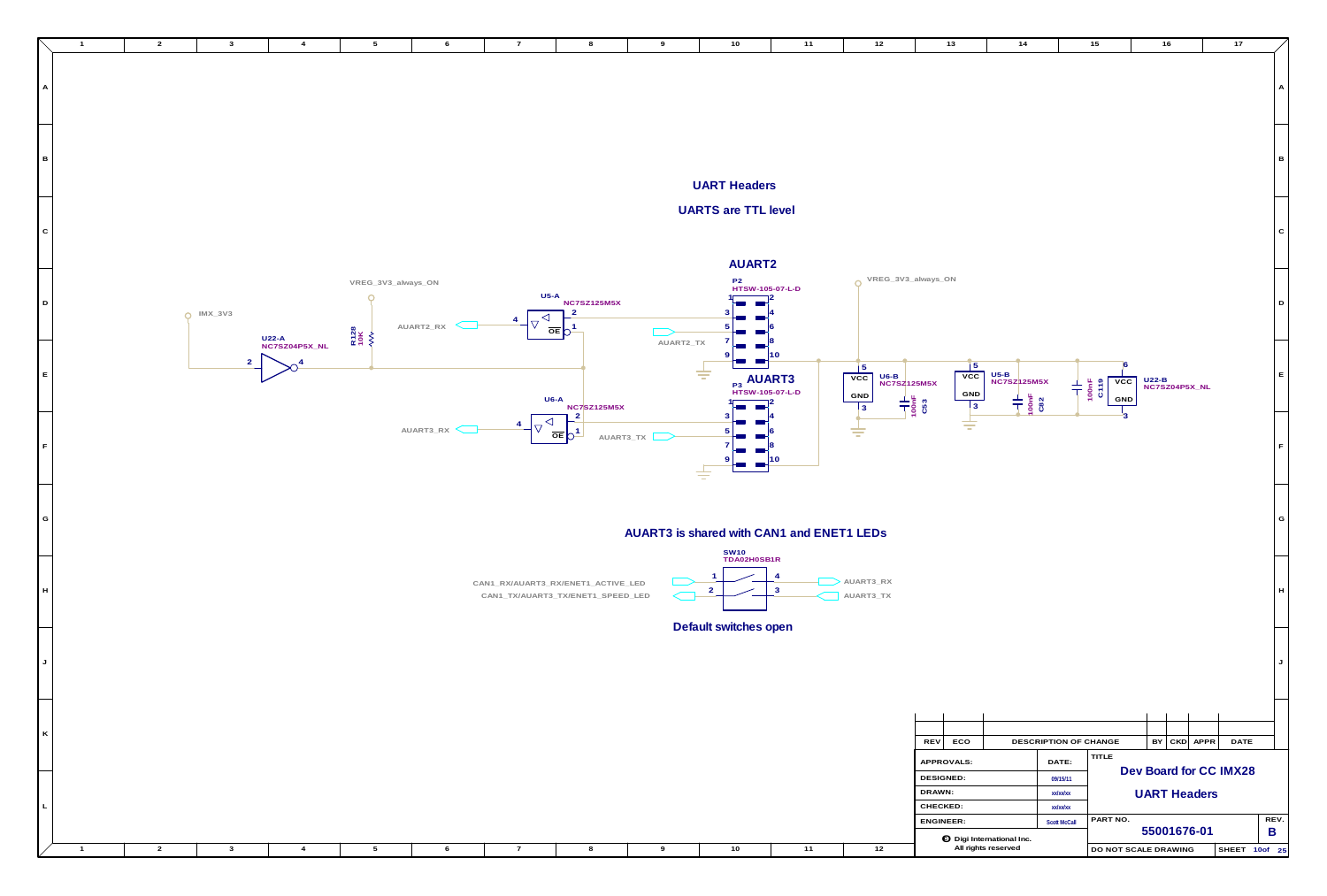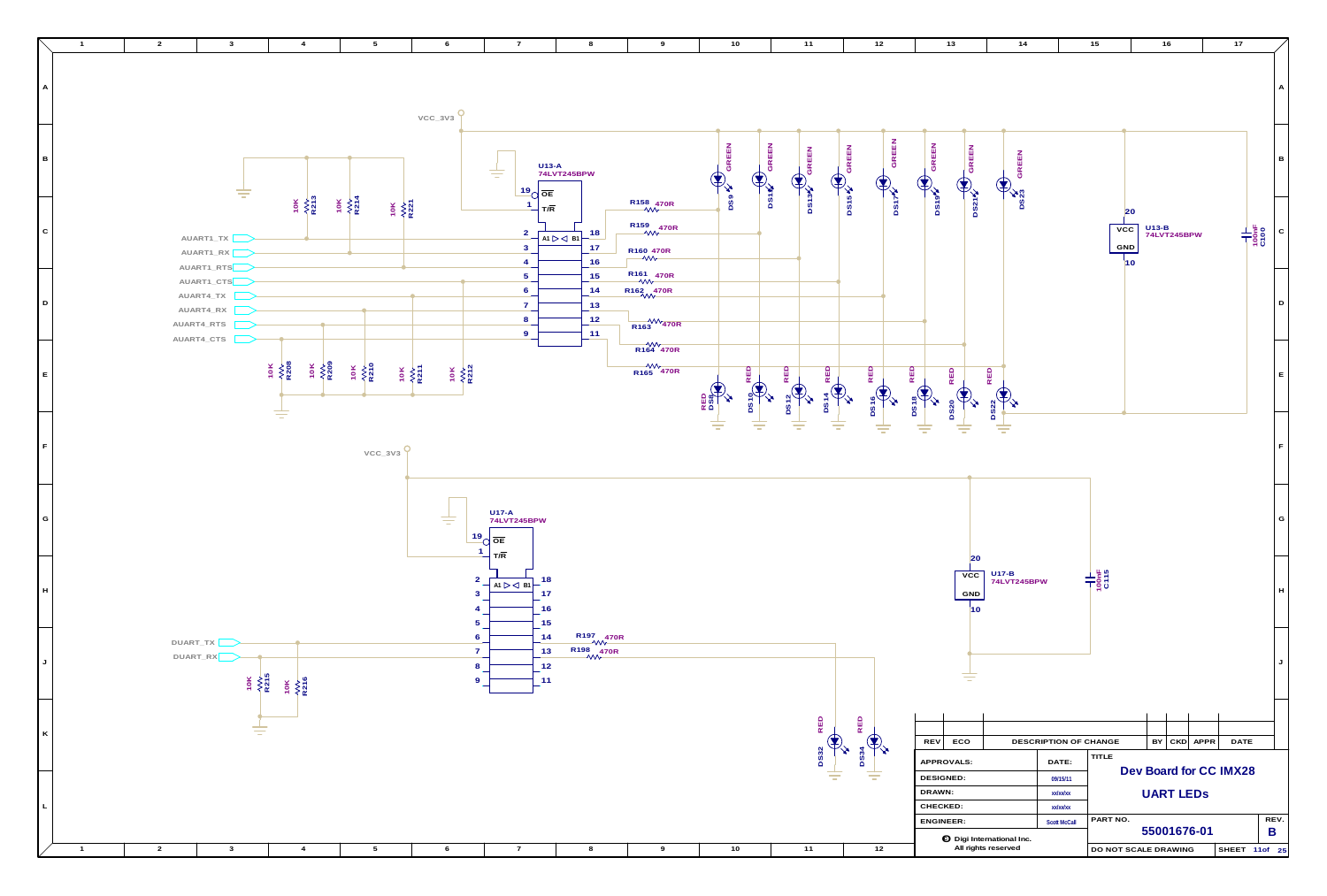**G**



**L**

**K**

**J**

**H**

| $^+$ c rocon $\prime$<br>$-$ DRAWING<br><b>IDO NG</b> |  |  |  |  |  |  |  |  |
|-------------------------------------------------------|--|--|--|--|--|--|--|--|
|                                                       |  |  |  |  |  |  |  |  |



**ENET1 RX+ and RX- are shared with USB1 (see ENET1\_USB1\_Boot Jumpers page), and are only available when USB1 is not.**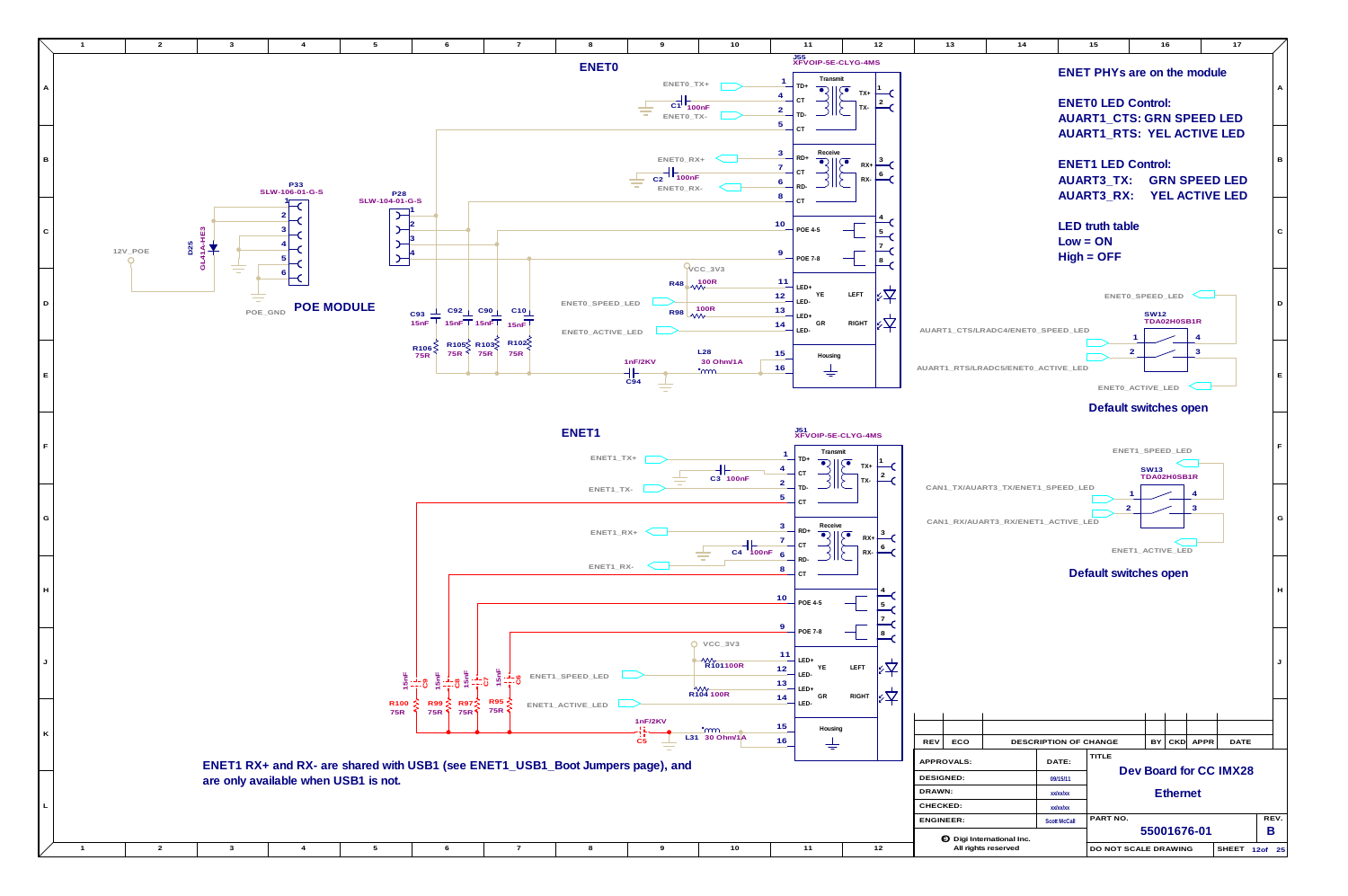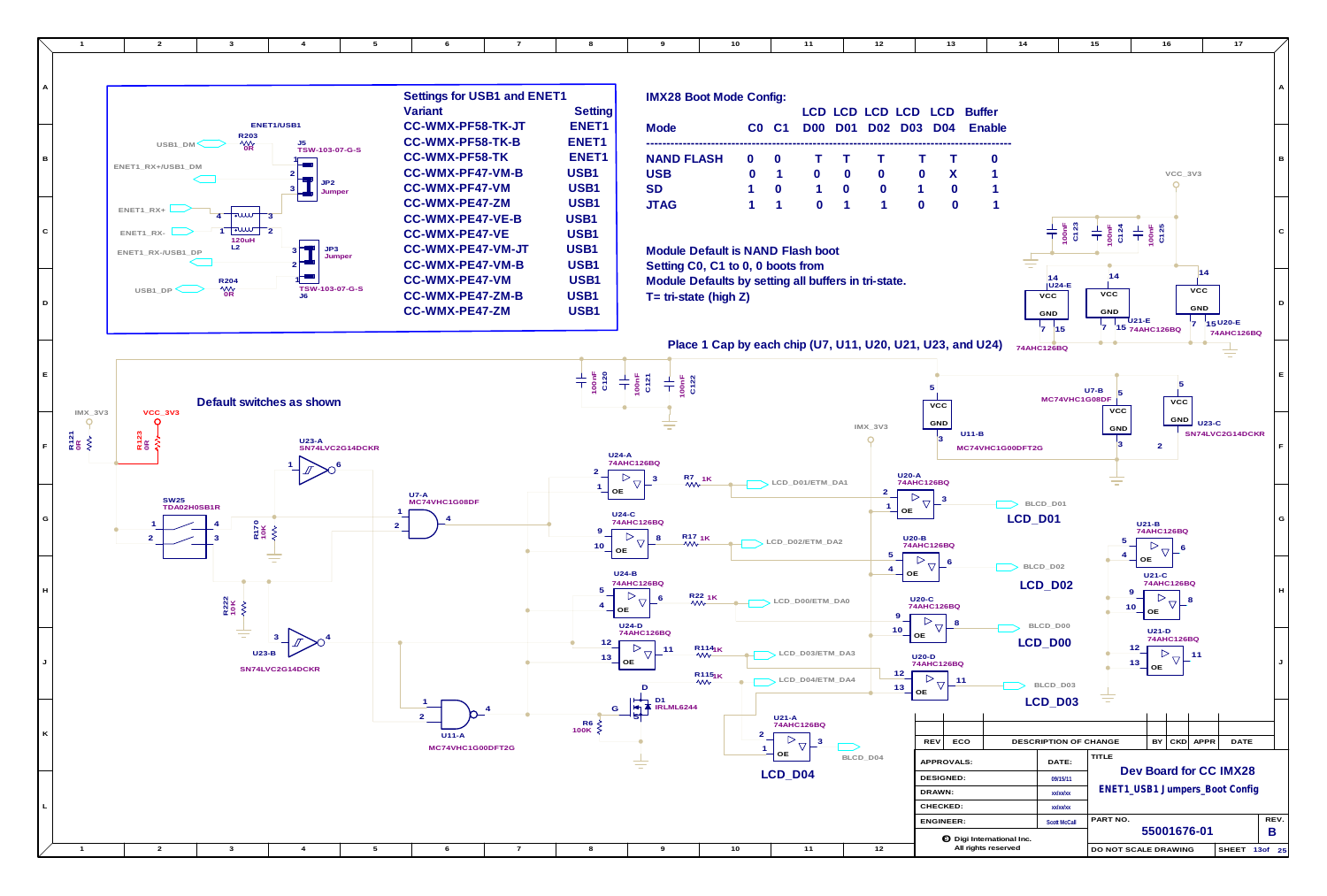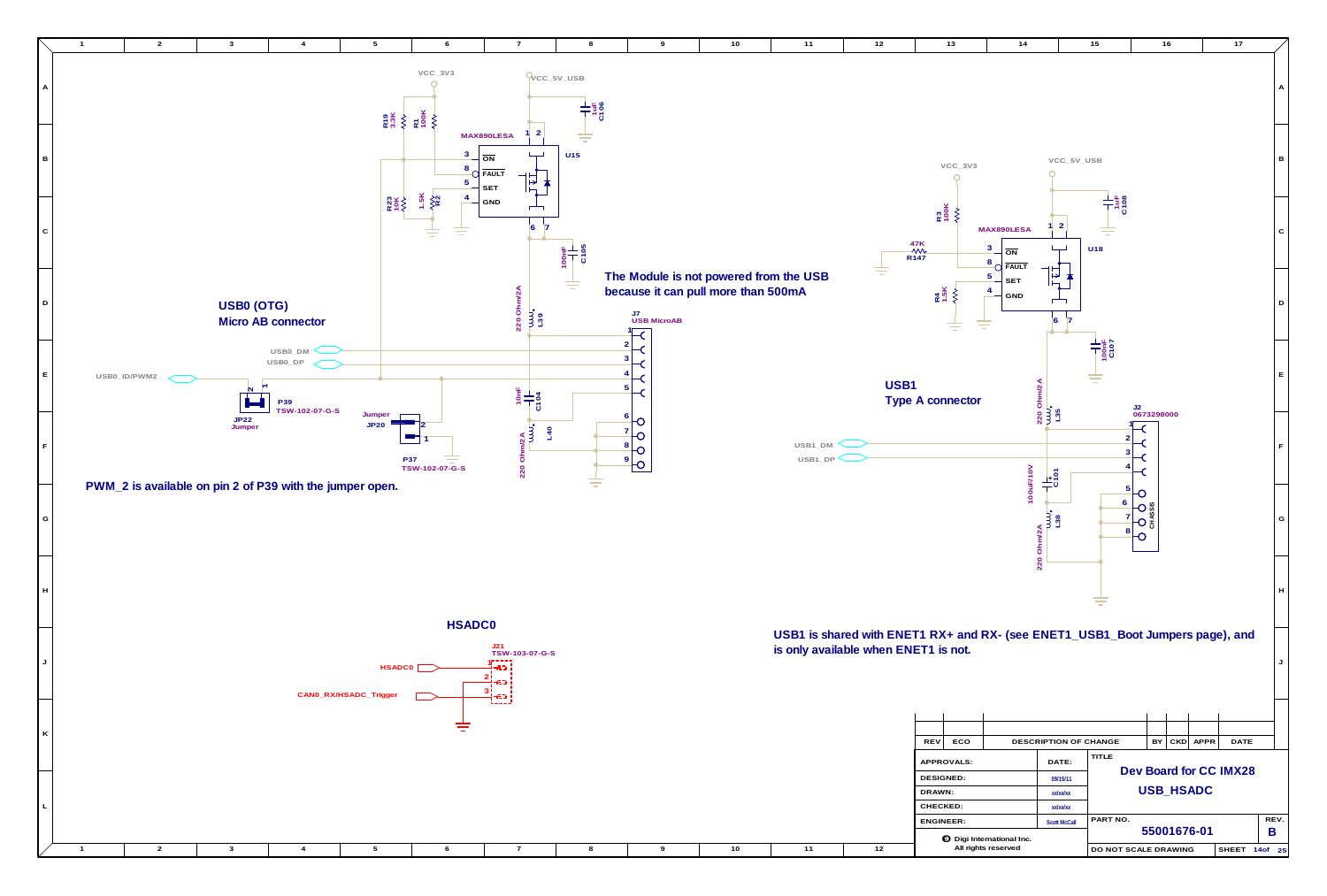

| 10                                   | $11$                                      | $12$                                                                                                                | $13$                                                          | 14                               |                                                         | $15$                 | 16                                     |              |          | $17\,$                         |                           |
|--------------------------------------|-------------------------------------------|---------------------------------------------------------------------------------------------------------------------|---------------------------------------------------------------|----------------------------------|---------------------------------------------------------|----------------------|----------------------------------------|--------------|----------|--------------------------------|---------------------------|
|                                      |                                           |                                                                                                                     |                                                               |                                  |                                                         |                      |                                        |              |          |                                | Α                         |
|                                      |                                           |                                                                                                                     |                                                               |                                  |                                                         |                      |                                        |              |          |                                | $\, {\bf B}$              |
|                                      |                                           |                                                                                                                     |                                                               |                                  |                                                         |                      |                                        |              |          |                                | ${\bf C}$                 |
|                                      |                                           |                                                                                                                     |                                                               |                                  |                                                         |                      |                                        |              |          |                                | $\mathsf D$               |
|                                      | $C87$<br>1uF                              | R148<br>100R                                                                                                        |                                                               |                                  |                                                         |                      | J45<br>981                             |              |          | <b>Line Out/Head Phones</b>    | $\mathsf E$               |
| 11<br>$12$                           | $\mathcal{H}$<br>C88<br>1uF<br>╢<br>C64   | W<br>R140<br>10K<br>R144<br>10K<br><b>W</b><br>$\left\langle \right\rangle$                                         | R145<br>100R<br>W<br>C80<br>220pF                             | $0\mathsf{R}$<br>ш<br>220pH      | <b>RR49</b><br>ヘハハ<br>$\frac{1}{2}$<br>R <sub>150</sub> |                      | $\overline{\mathbf{c}}$<br>3<br>4<br>5 |              |          |                                | $\mathsf F$               |
| $\overline{\mathbf{c}}$<br>4<br>6    | 100uF/10V<br>非<br>C65<br>100uF/10V        | AGND<br>AGND                                                                                                        | AGND                                                          | AGND                             | $\frac{1}{152}$ OR                                      | $\Delta$<br>AGND     |                                        |              |          |                                | G                         |
| 30                                   | 카ト<br>$U16-B$<br>SGTL5000XNAA3/R2<br>VDDD | $\mathbf{8}$<br>NC                                                                                                  |                                                               |                                  | $\rightsquigarrow$<br><b>R151 0R</b>                    |                      |                                        |              |          |                                | $\boldsymbol{\mathsf{H}}$ |
| 20<br>$\mathbf{1}$<br>3              | <b>VDDIO</b><br>GND<br>GND                | $\boldsymbol{9}$<br>$_{\rm NC}$<br>17<br>$_{\rm NC}$<br>19<br>$_{\rm NC}$<br>22<br>$_{\rm NC}$<br>28<br>$_{\rm NC}$ |                                                               |                                  |                                                         |                      |                                        |              |          |                                | J                         |
| 33                                   | PAD                                       |                                                                                                                     |                                                               |                                  |                                                         |                      |                                        |              |          |                                |                           |
| 5<br>$\frac{1}{2}$<br>$\overline{7}$ | VDDA<br><b>AGND</b>                       | POWER                                                                                                               | ECO<br><b>REV</b><br>APPROVALS:<br><b>DESIGNED:</b><br>DRAWN: |                                  | DESCRIPTION OF CHANGE<br>DATE:<br>09/15/11<br>xx/xx/xx  | TITLE                | BY                                     | <b>AUDIO</b> | CKD APPR | DATE<br>Dev Board for CC IMX28 |                           |
| AGND                                 |                                           |                                                                                                                     | CHECKED:<br>ENGINEER:                                         | <b>O</b> Digi International Inc. | xx/xx/xx<br><b>Scott McCall</b>                         | PART NO.             | 55001676-01                            |              |          |                                | REV.<br>B                 |
| $10$                                 | $11$                                      | 12                                                                                                                  |                                                               | All rights reserved              |                                                         | DO NOT SCALE DRAWING |                                        |              |          | SHEET 15of 25                  |                           |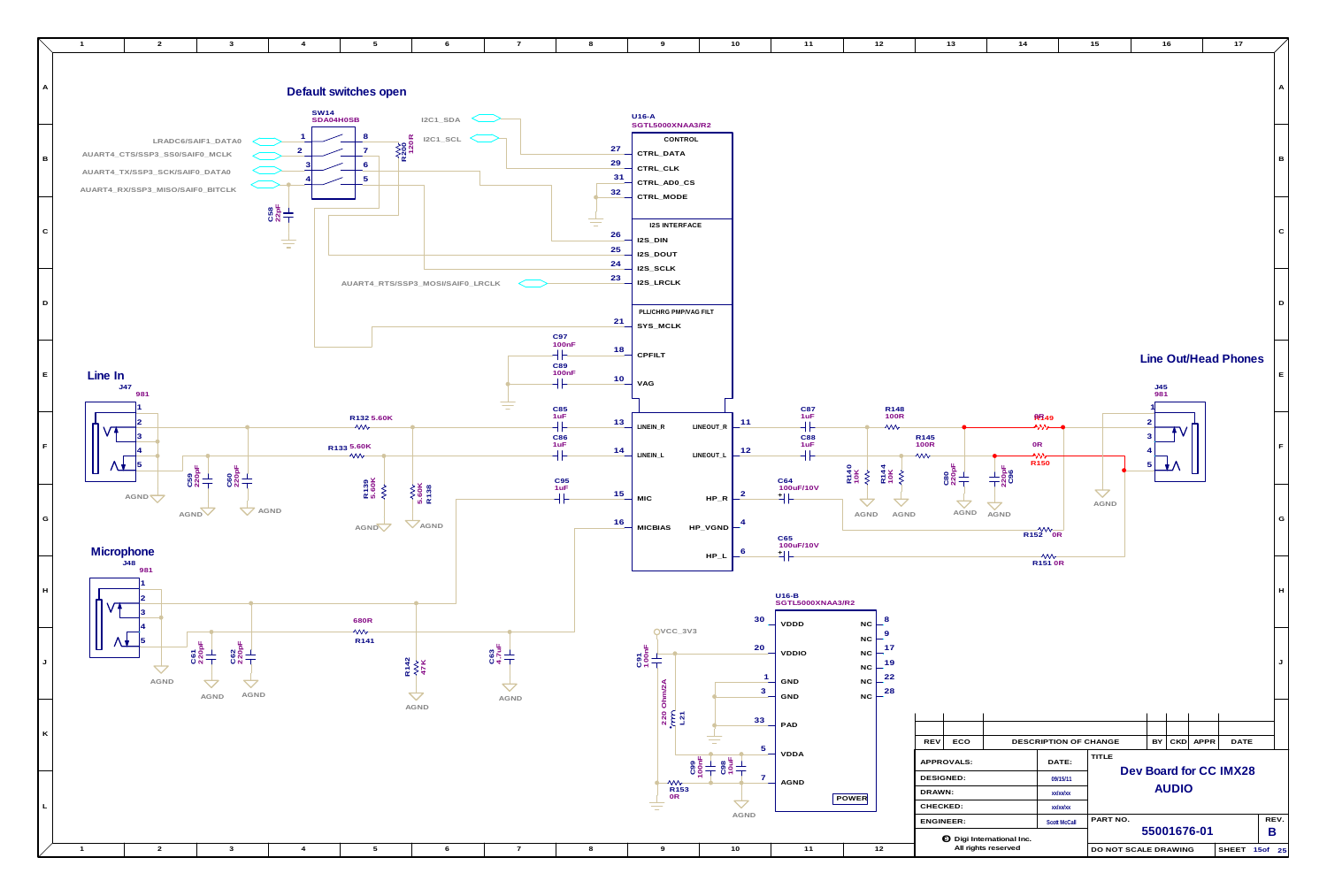|                | $\overline{2}$ | $\mathbf{3}$ | $\overline{4}$            | $5\overline{)}$ | 6 | $\overline{7}$ | 8 | 9                                                                                                                                                                                                                                                                                                                                                                                                  | 10 <sub>1</sub>                                                                                                                                                                                                                                                                                                                                                                                                                                                                                                                                         | 11          | 12                                                                                                               | 13                                                                     | 14                    | 15       | 16                     | 17             |
|----------------|----------------|--------------|---------------------------|-----------------|---|----------------|---|----------------------------------------------------------------------------------------------------------------------------------------------------------------------------------------------------------------------------------------------------------------------------------------------------------------------------------------------------------------------------------------------------|---------------------------------------------------------------------------------------------------------------------------------------------------------------------------------------------------------------------------------------------------------------------------------------------------------------------------------------------------------------------------------------------------------------------------------------------------------------------------------------------------------------------------------------------------------|-------------|------------------------------------------------------------------------------------------------------------------|------------------------------------------------------------------------|-----------------------|----------|------------------------|----------------|
|                |                |              |                           |                 |   |                |   |                                                                                                                                                                                                                                                                                                                                                                                                    |                                                                                                                                                                                                                                                                                                                                                                                                                                                                                                                                                         |             |                                                                                                                  |                                                                        |                       |          |                        |                |
|                |                |              |                           |                 |   |                |   |                                                                                                                                                                                                                                                                                                                                                                                                    |                                                                                                                                                                                                                                                                                                                                                                                                                                                                                                                                                         |             |                                                                                                                  |                                                                        |                       |          |                        |                |
| $\overline{A}$ |                |              |                           |                 |   |                |   |                                                                                                                                                                                                                                                                                                                                                                                                    |                                                                                                                                                                                                                                                                                                                                                                                                                                                                                                                                                         |             |                                                                                                                  |                                                                        |                       |          |                        | $\overline{A}$ |
|                |                |              |                           |                 |   |                |   |                                                                                                                                                                                                                                                                                                                                                                                                    |                                                                                                                                                                                                                                                                                                                                                                                                                                                                                                                                                         |             |                                                                                                                  |                                                                        |                       |          |                        |                |
|                |                |              |                           |                 |   |                |   |                                                                                                                                                                                                                                                                                                                                                                                                    |                                                                                                                                                                                                                                                                                                                                                                                                                                                                                                                                                         |             |                                                                                                                  |                                                                        |                       |          |                        |                |
|                |                |              |                           |                 |   |                |   |                                                                                                                                                                                                                                                                                                                                                                                                    |                                                                                                                                                                                                                                                                                                                                                                                                                                                                                                                                                         |             |                                                                                                                  |                                                                        |                       |          |                        |                |
|                |                |              |                           |                 |   |                |   |                                                                                                                                                                                                                                                                                                                                                                                                    |                                                                                                                                                                                                                                                                                                                                                                                                                                                                                                                                                         |             |                                                                                                                  |                                                                        |                       |          |                        |                |
| в              |                |              |                           |                 |   |                |   |                                                                                                                                                                                                                                                                                                                                                                                                    |                                                                                                                                                                                                                                                                                                                                                                                                                                                                                                                                                         |             | <b>MICRO SD Card Socket</b>                                                                                      |                                                                        |                       |          |                        | B              |
|                |                |              |                           |                 |   |                |   |                                                                                                                                                                                                                                                                                                                                                                                                    |                                                                                                                                                                                                                                                                                                                                                                                                                                                                                                                                                         |             | $VCC_3V3$                                                                                                        |                                                                        |                       |          |                        |                |
|                |                |              |                           |                 |   |                |   |                                                                                                                                                                                                                                                                                                                                                                                                    |                                                                                                                                                                                                                                                                                                                                                                                                                                                                                                                                                         |             | $\Omega$                                                                                                         |                                                                        |                       |          |                        |                |
|                |                |              |                           |                 |   |                |   |                                                                                                                                                                                                                                                                                                                                                                                                    |                                                                                                                                                                                                                                                                                                                                                                                                                                                                                                                                                         |             |                                                                                                                  |                                                                        |                       |          |                        |                |
| $\vert$ c      |                |              |                           |                 |   |                |   |                                                                                                                                                                                                                                                                                                                                                                                                    |                                                                                                                                                                                                                                                                                                                                                                                                                                                                                                                                                         |             | $\begin{array}{c}\nC102 \\ 10uF \\ \hline\n\end{array}$ $\begin{array}{c}\nC103 \\ 100nF \\ \hline\n\end{array}$ |                                                                        |                       |          |                        | $\mathbf C$    |
|                |                |              |                           |                 |   |                |   |                                                                                                                                                                                                                                                                                                                                                                                                    |                                                                                                                                                                                                                                                                                                                                                                                                                                                                                                                                                         |             |                                                                                                                  | 吉                                                                      |                       |          |                        |                |
|                |                |              |                           |                 |   |                |   | $\begin{array}{cc}\n\frac{1}{10} & \frac{1}{10} \\ \frac{1}{10} & \frac{1}{10} \\ \frac{1}{10} & \frac{1}{10} \\ \frac{1}{10} & \frac{1}{10} \\ \frac{1}{10} & \frac{1}{10} \\ \frac{1}{10} & \frac{1}{10} \\ \frac{1}{10} & \frac{1}{10} \\ \frac{1}{10} & \frac{1}{10} \\ \frac{1}{10} & \frac{1}{10} \\ \frac{1}{10} & \frac{1}{10} \\ \frac{1}{10} & \frac{1}{10} \\ \frac{1}{10} & \frac{1}{$ | $\begin{array}{c}\n\uparrow \circ \mathsf{W} \\ \uparrow \circ \mathsf{W} \\ \uparrow \circ \mathsf{W} \\ \uparrow \circ \mathsf{W} \\ \uparrow \circ \mathsf{W} \\ \uparrow \circ \mathsf{W} \\ \uparrow \circ \mathsf{W} \\ \uparrow \circ \mathsf{W} \\ \uparrow \circ \mathsf{W} \\ \uparrow \circ \mathsf{W} \\ \uparrow \circ \mathsf{W} \\ \uparrow \circ \mathsf{W} \\ \uparrow \circ \mathsf{W} \\ \uparrow \circ \mathsf{W} \\ \uparrow \circ \mathsf{W} \\ \uparrow \circ \mathsf{W} \\ \uparrow \circ \mathsf{W} \\ \uparrow \circ \mathsf$ | $rac{1}{2}$ |                                                                                                                  | P1 microSD/500873                                                      |                       |          |                        |                |
|                |                |              |                           |                 |   |                |   |                                                                                                                                                                                                                                                                                                                                                                                                    |                                                                                                                                                                                                                                                                                                                                                                                                                                                                                                                                                         |             |                                                                                                                  |                                                                        |                       |          |                        |                |
|                |                |              | $SSPO_DATA2 \n\leftarrow$ |                 |   |                |   |                                                                                                                                                                                                                                                                                                                                                                                                    |                                                                                                                                                                                                                                                                                                                                                                                                                                                                                                                                                         |             |                                                                                                                  | $\overline{\phantom{a}}$ DAT2                                          |                       |          |                        |                |
| $\overline{D}$ |                |              | $SSPO_DATA3$              |                 |   |                |   |                                                                                                                                                                                                                                                                                                                                                                                                    |                                                                                                                                                                                                                                                                                                                                                                                                                                                                                                                                                         |             |                                                                                                                  | CD/DAT3<br>$\blacksquare$<br>CMD                                       |                       |          |                        | D              |
|                |                |              |                           | SSPO_CMD        |   |                |   |                                                                                                                                                                                                                                                                                                                                                                                                    |                                                                                                                                                                                                                                                                                                                                                                                                                                                                                                                                                         |             |                                                                                                                  | $\sim$<br>VDD<br>-a j                                                  |                       |          |                        |                |
|                |                |              | SSPO_SCLK                 |                 |   |                |   |                                                                                                                                                                                                                                                                                                                                                                                                    | $\begin{array}{c}\n 27R \\  \hline\n N \\ \hline\n R110\n \end{array}$                                                                                                                                                                                                                                                                                                                                                                                                                                                                                  |             |                                                                                                                  | <b>CLK</b><br>$\blacksquare$                                           |                       |          |                        |                |
|                |                |              |                           |                 |   |                |   |                                                                                                                                                                                                                                                                                                                                                                                                    |                                                                                                                                                                                                                                                                                                                                                                                                                                                                                                                                                         |             |                                                                                                                  | <b>VSS</b><br>-an i                                                    |                       |          |                        |                |
| E              |                |              | $SSPO\_DATAO$             |                 |   |                |   |                                                                                                                                                                                                                                                                                                                                                                                                    |                                                                                                                                                                                                                                                                                                                                                                                                                                                                                                                                                         |             |                                                                                                                  | DATO<br>$\blacksquare$                                                 |                       |          |                        | E              |
|                |                |              | SSPO_DATA1                |                 |   |                |   |                                                                                                                                                                                                                                                                                                                                                                                                    |                                                                                                                                                                                                                                                                                                                                                                                                                                                                                                                                                         |             |                                                                                                                  | $\frac{8}{\sqrt{2}}$ DAT1                                              |                       |          |                        |                |
|                |                |              |                           |                 |   |                |   | $rac{8}{6}$ $rac{1}{\sqrt{2}}$ $rac{6}{\sqrt{2}}$ $rac{1}{\sqrt{2}}$ $rac{1}{\sqrt{2}}$ $rac{1}{\sqrt{2}}$ $rac{1}{\sqrt{2}}$                                                                                                                                                                                                                                                                      | $\begin{array}{c ccc}\n\frac{\alpha}{\alpha} & \frac{1}{\alpha} & \frac{\alpha}{\alpha} & \frac{1}{\alpha} & \frac{\alpha}{\alpha} & \frac{1}{\alpha} \\ \frac{\alpha}{\alpha} & \frac{1}{\alpha} & \frac{\alpha}{\alpha} & \frac{\alpha}{\alpha} & \frac{\alpha}{\alpha} & \frac{1}{\alpha} \\ \frac{\alpha}{\alpha} & \frac{\alpha}{\alpha} & \frac{\alpha}{\alpha} & \frac{\alpha}{\alpha} & \frac{\alpha}{\alpha} & \frac{\alpha}{\alpha}\n\end{array}$                                                                                             |             | $\begin{array}{c} R5 \\ \hline \text{WW} \\ \text{OR} \end{array}$                                               | <b>FOR</b> CARD DETECT                                                 |                       |          |                        |                |
|                |                |              |                           |                 |   |                |   |                                                                                                                                                                                                                                                                                                                                                                                                    |                                                                                                                                                                                                                                                                                                                                                                                                                                                                                                                                                         |             |                                                                                                                  | $\left  \begin{array}{c} 10 \\ \hline \end{array} \right $ CARD DETECT |                       |          |                        |                |
| I F.           |                |              |                           |                 |   |                |   |                                                                                                                                                                                                                                                                                                                                                                                                    |                                                                                                                                                                                                                                                                                                                                                                                                                                                                                                                                                         |             |                                                                                                                  |                                                                        |                       |          |                        |                |
|                |                |              |                           |                 |   |                | 吉 |                                                                                                                                                                                                                                                                                                                                                                                                    |                                                                                                                                                                                                                                                                                                                                                                                                                                                                                                                                                         |             |                                                                                                                  | <b>CHASSIS</b><br>╄▆▏▎<br>12                                           |                       |          |                        |                |
|                |                |              |                           |                 |   |                |   |                                                                                                                                                                                                                                                                                                                                                                                                    |                                                                                                                                                                                                                                                                                                                                                                                                                                                                                                                                                         |             |                                                                                                                  | $\left  \bullet \right $ CHASSIS                                       |                       |          |                        |                |
|                |                |              |                           |                 |   |                |   |                                                                                                                                                                                                                                                                                                                                                                                                    |                                                                                                                                                                                                                                                                                                                                                                                                                                                                                                                                                         |             | 圭                                                                                                                |                                                                        |                       |          |                        |                |
|                |                |              |                           |                 |   |                |   |                                                                                                                                                                                                                                                                                                                                                                                                    |                                                                                                                                                                                                                                                                                                                                                                                                                                                                                                                                                         |             |                                                                                                                  |                                                                        |                       |          |                        |                |
| G              |                |              |                           |                 |   |                |   |                                                                                                                                                                                                                                                                                                                                                                                                    |                                                                                                                                                                                                                                                                                                                                                                                                                                                                                                                                                         |             |                                                                                                                  |                                                                        |                       |          |                        | G              |
|                |                |              |                           |                 |   |                |   |                                                                                                                                                                                                                                                                                                                                                                                                    |                                                                                                                                                                                                                                                                                                                                                                                                                                                                                                                                                         |             |                                                                                                                  |                                                                        |                       |          |                        |                |
|                |                |              |                           |                 |   |                |   |                                                                                                                                                                                                                                                                                                                                                                                                    |                                                                                                                                                                                                                                                                                                                                                                                                                                                                                                                                                         |             |                                                                                                                  |                                                                        |                       |          |                        |                |
|                |                |              |                           |                 |   |                |   |                                                                                                                                                                                                                                                                                                                                                                                                    |                                                                                                                                                                                                                                                                                                                                                                                                                                                                                                                                                         |             |                                                                                                                  |                                                                        |                       |          |                        |                |
| Iн.            |                |              |                           |                 |   |                |   |                                                                                                                                                                                                                                                                                                                                                                                                    |                                                                                                                                                                                                                                                                                                                                                                                                                                                                                                                                                         |             |                                                                                                                  |                                                                        |                       |          |                        | H              |
|                |                |              |                           |                 |   |                |   |                                                                                                                                                                                                                                                                                                                                                                                                    |                                                                                                                                                                                                                                                                                                                                                                                                                                                                                                                                                         |             |                                                                                                                  |                                                                        |                       |          |                        |                |
|                |                |              |                           |                 |   |                |   |                                                                                                                                                                                                                                                                                                                                                                                                    |                                                                                                                                                                                                                                                                                                                                                                                                                                                                                                                                                         |             |                                                                                                                  |                                                                        |                       |          |                        |                |
|                |                |              |                           |                 |   |                |   |                                                                                                                                                                                                                                                                                                                                                                                                    |                                                                                                                                                                                                                                                                                                                                                                                                                                                                                                                                                         |             |                                                                                                                  |                                                                        |                       |          |                        |                |
|                |                |              |                           |                 |   |                |   |                                                                                                                                                                                                                                                                                                                                                                                                    |                                                                                                                                                                                                                                                                                                                                                                                                                                                                                                                                                         |             |                                                                                                                  |                                                                        |                       |          |                        |                |
| $\mathsf{L}$   |                |              |                           |                 |   |                |   |                                                                                                                                                                                                                                                                                                                                                                                                    |                                                                                                                                                                                                                                                                                                                                                                                                                                                                                                                                                         |             |                                                                                                                  |                                                                        |                       |          |                        |                |
|                |                |              |                           |                 |   |                |   |                                                                                                                                                                                                                                                                                                                                                                                                    |                                                                                                                                                                                                                                                                                                                                                                                                                                                                                                                                                         |             |                                                                                                                  |                                                                        |                       |          |                        |                |
|                |                |              |                           |                 |   |                |   |                                                                                                                                                                                                                                                                                                                                                                                                    |                                                                                                                                                                                                                                                                                                                                                                                                                                                                                                                                                         |             |                                                                                                                  |                                                                        |                       |          |                        |                |
|                |                |              |                           |                 |   |                |   |                                                                                                                                                                                                                                                                                                                                                                                                    |                                                                                                                                                                                                                                                                                                                                                                                                                                                                                                                                                         |             |                                                                                                                  |                                                                        |                       |          |                        |                |
| K              |                |              |                           |                 |   |                |   |                                                                                                                                                                                                                                                                                                                                                                                                    |                                                                                                                                                                                                                                                                                                                                                                                                                                                                                                                                                         |             |                                                                                                                  | REV ECO                                                                | DESCRIPTION OF CHANGE |          | $BY$ $CKD$ $APPR$      | <b>DATE</b>    |
|                |                |              |                           |                 |   |                |   |                                                                                                                                                                                                                                                                                                                                                                                                    |                                                                                                                                                                                                                                                                                                                                                                                                                                                                                                                                                         |             |                                                                                                                  | APPROVALS:                                                             | DATE:                 | TITLE    |                        |                |
|                |                |              |                           |                 |   |                |   |                                                                                                                                                                                                                                                                                                                                                                                                    |                                                                                                                                                                                                                                                                                                                                                                                                                                                                                                                                                         |             |                                                                                                                  | DESIGNED:                                                              | 09/15/11              |          | Dev Board for CC IMX28 |                |
|                |                |              |                           |                 |   |                |   |                                                                                                                                                                                                                                                                                                                                                                                                    |                                                                                                                                                                                                                                                                                                                                                                                                                                                                                                                                                         |             |                                                                                                                  | DRAWN:                                                                 | xx/xx/xx              |          | <b>SD-CARD</b>         |                |
| l L.           |                |              |                           |                 |   |                |   |                                                                                                                                                                                                                                                                                                                                                                                                    |                                                                                                                                                                                                                                                                                                                                                                                                                                                                                                                                                         |             |                                                                                                                  | CHECKED:                                                               | xx/xx/xx              |          |                        |                |
|                |                |              |                           |                 |   |                |   |                                                                                                                                                                                                                                                                                                                                                                                                    |                                                                                                                                                                                                                                                                                                                                                                                                                                                                                                                                                         |             |                                                                                                                  | ENGINEER:                                                              | <b>Scott McCall</b>   | PART NO. |                        | REV.           |
|                |                |              |                           |                 |   |                |   |                                                                                                                                                                                                                                                                                                                                                                                                    |                                                                                                                                                                                                                                                                                                                                                                                                                                                                                                                                                         |             |                                                                                                                  | <b>O</b> Digi International Inc.                                       |                       |          | 55001676-01            | $\mathsf B$    |
| $\overline{1}$ | $\overline{2}$ | $\mathbf{3}$ | $\overline{4}$            | $5\overline{)}$ | 6 | $\overline{7}$ | 8 | 9                                                                                                                                                                                                                                                                                                                                                                                                  | 10                                                                                                                                                                                                                                                                                                                                                                                                                                                                                                                                                      | 11          | 12                                                                                                               | All rights reserved                                                    |                       |          | DO NOT SCALE DRAWING   | SHEET 16of 25  |

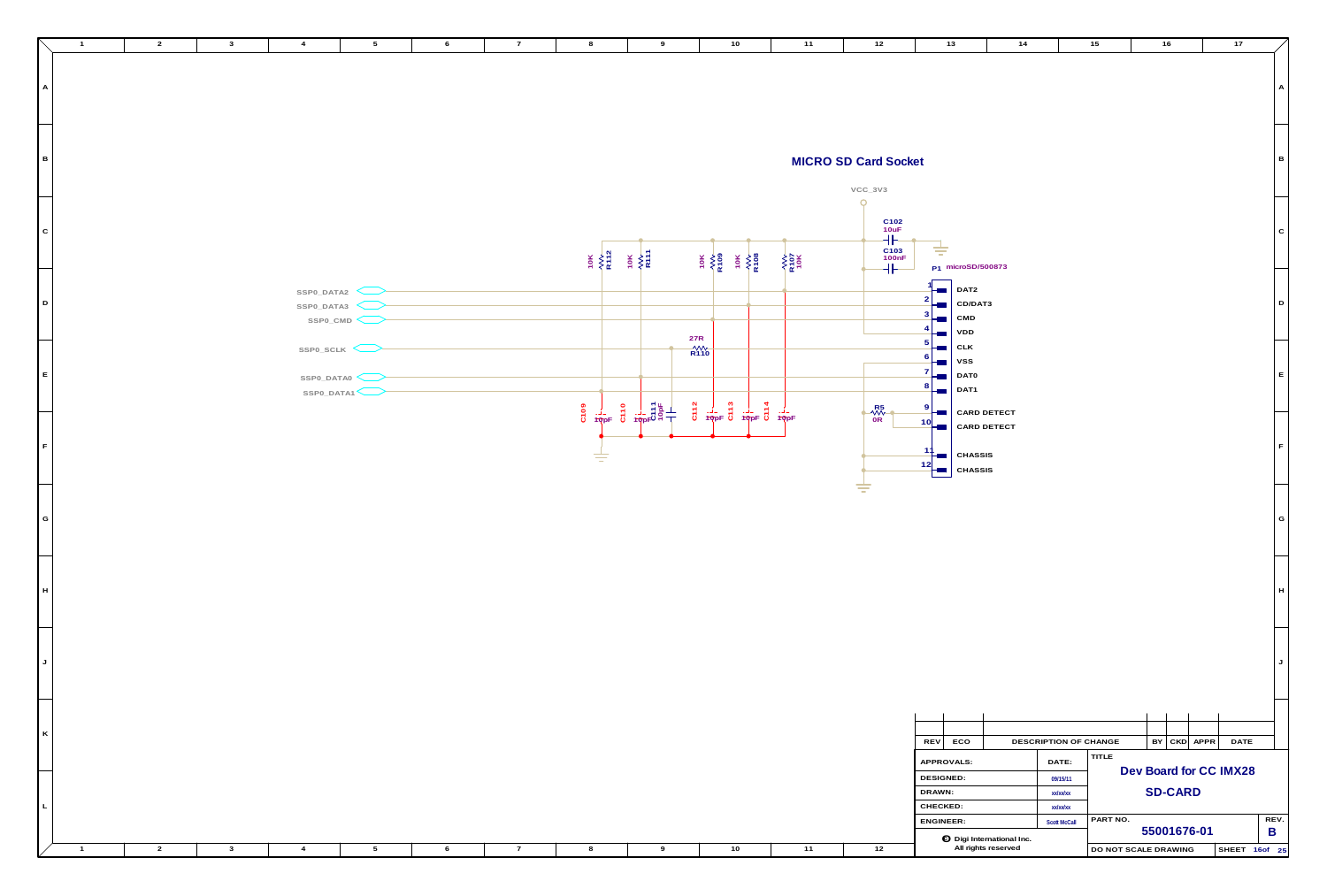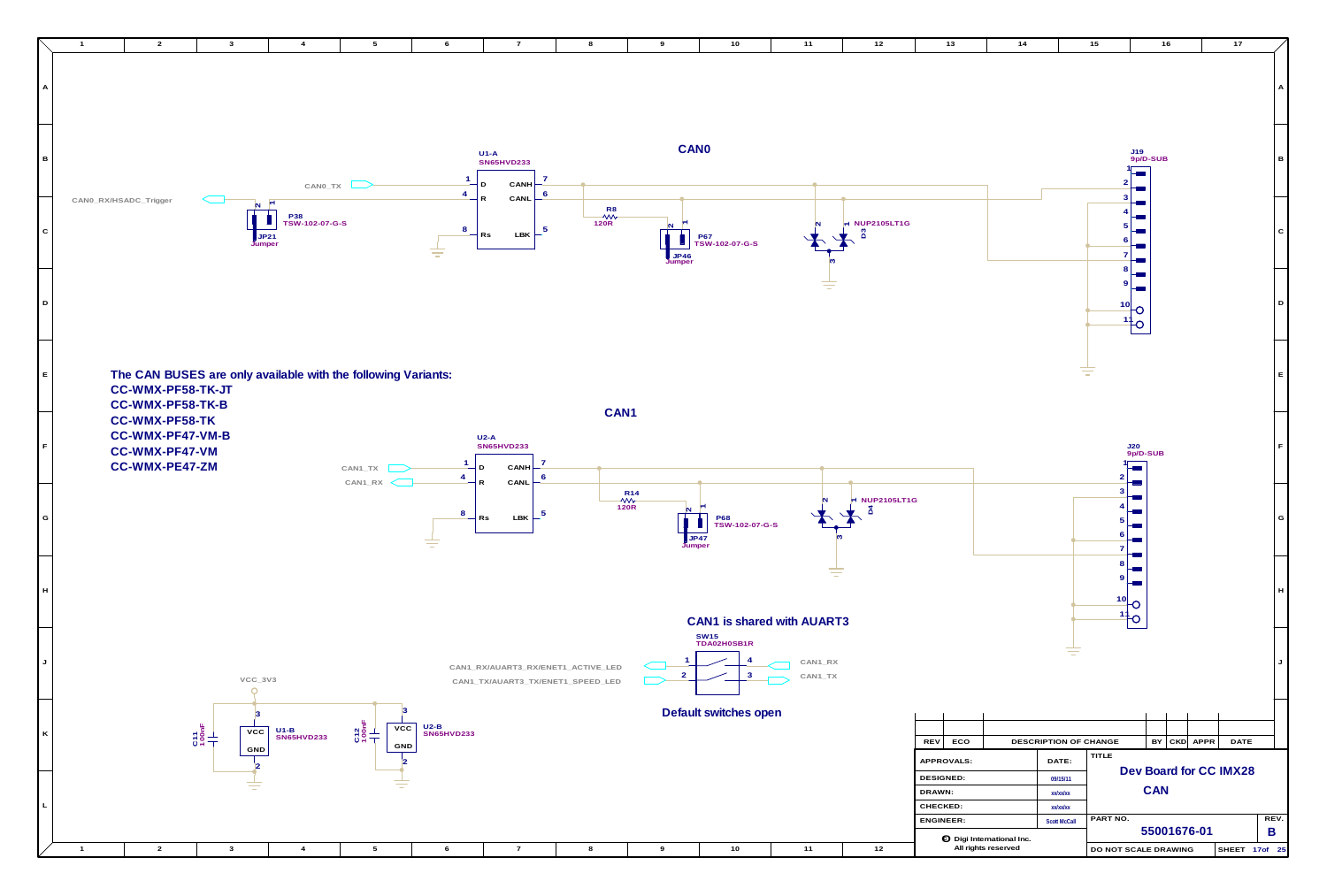

| 10                                                | 11                                | 12                                                                                                                      | 13                                                         | 14                                         |                                         | 15                                             | 16                |             | 17                     |           |
|---------------------------------------------------|-----------------------------------|-------------------------------------------------------------------------------------------------------------------------|------------------------------------------------------------|--------------------------------------------|-----------------------------------------|------------------------------------------------|-------------------|-------------|------------------------|-----------|
|                                                   |                                   |                                                                                                                         |                                                            |                                            |                                         |                                                |                   |             |                        | A         |
| P <sub>10</sub>                                   |                                   | CC U.FL to RPSMA Place with separate<br>(isolated) GNDs on opposite boad edges<br>P <sub>15</sub><br>A1841-50311T0<br>2 | P <sub>11</sub><br>Antenna                                 |                                            | $\overline{2}$<br>3                     | P <sub>20</sub><br>A1841-50311T0<br><b>GND</b> |                   |             |                        | в         |
| Antenna<br>$\Theta$<br>GND<br>$\overline{2}$<br>3 | 50 Ohm Trace<br>1                 | GND<br>3<br><b>GND</b><br>$\mathbf{1}$<br>O<br>4<br><b>GND</b><br>$\overline{5}$<br>GND                                 | Θ<br><b>GND</b><br>$\overline{2}$<br>3<br>GND <sub>2</sub> | 1<br>50 Ohm Trace                          | 1<br>4<br>5                             | <b>GND</b><br>O<br><b>GND</b><br>GND           |                   |             |                        | C         |
|                                                   |                                   | (isolated) GND<br>P <sub>12</sub><br>Antenna                                                                            | XBEE U.FL to RPSMA Place with separate                     | <b>P27</b><br>$\mathbf{2}$<br>GND          | A1841-50311T0                           |                                                |                   |             |                        | D         |
|                                                   |                                   | Θ<br><b>GND</b><br>$\overline{2}$<br>3                                                                                  | 1<br>50 Ohm Trace                                          | 3<br>GND<br>1<br>O<br>4<br>GND<br>5<br>GND |                                         |                                                |                   |             |                        | Е         |
|                                                   |                                   | GND3                                                                                                                    |                                                            |                                            |                                         |                                                |                   |             |                        | F         |
|                                                   | <b>ONE-WIRE</b><br>P <sub>9</sub> | TSW-102-07-G-S                                                                                                          | <b>SW24</b><br>TDA02H0SB1R<br>1<br>$\overline{a}$          | U12<br>$\overline{\mathbf{c}}$<br>4<br>3   | <b>DS2431</b><br>I/O<br>NC.<br>NC<br>NC | 3<br>5                                         |                   |             |                        | G         |
| VIRE <                                            | 2                                 |                                                                                                                         | Default switches open                                      |                                            | $_{\rm NC}$<br><b>GND</b>               | 6                                              |                   |             |                        | H         |
|                                                   | -Wire charges to 3.3V             |                                                                                                                         |                                                            |                                            |                                         | <b>One-Wire EEPROM</b>                         |                   |             |                        | J         |
|                                                   |                                   |                                                                                                                         |                                                            |                                            |                                         |                                                |                   |             |                        |           |
|                                                   |                                   |                                                                                                                         | ECO<br><b>REV</b>                                          |                                            | DESCRIPTION OF CHANGE                   | <b>TITLE</b>                                   | BY                | CKD APPR    | DATE                   |           |
|                                                   |                                   |                                                                                                                         | APPROVALS:<br><b>DESIGNED:</b><br>DRAWN:                   |                                            | DATE:<br>09/15/11                       |                                                | I2C, 1-Wire, U.FL |             | Dev Board for CC IMX28 |           |
|                                                   |                                   |                                                                                                                         | CHECKED:                                                   |                                            | xx/xx/xx<br>xx/xx/xx                    |                                                |                   |             |                        |           |
|                                                   |                                   |                                                                                                                         | ENGINEER:                                                  | <b>O</b> Digi International Inc.           | <b>Scott McCall</b>                     | PART NO.                                       |                   | 55001676-01 |                        | REV.<br>B |
| 10                                                | 11                                | $12$                                                                                                                    |                                                            | All rights reserved                        |                                         | DO NOT SCALE DRAWING                           |                   |             | SHEET 18of 25          |           |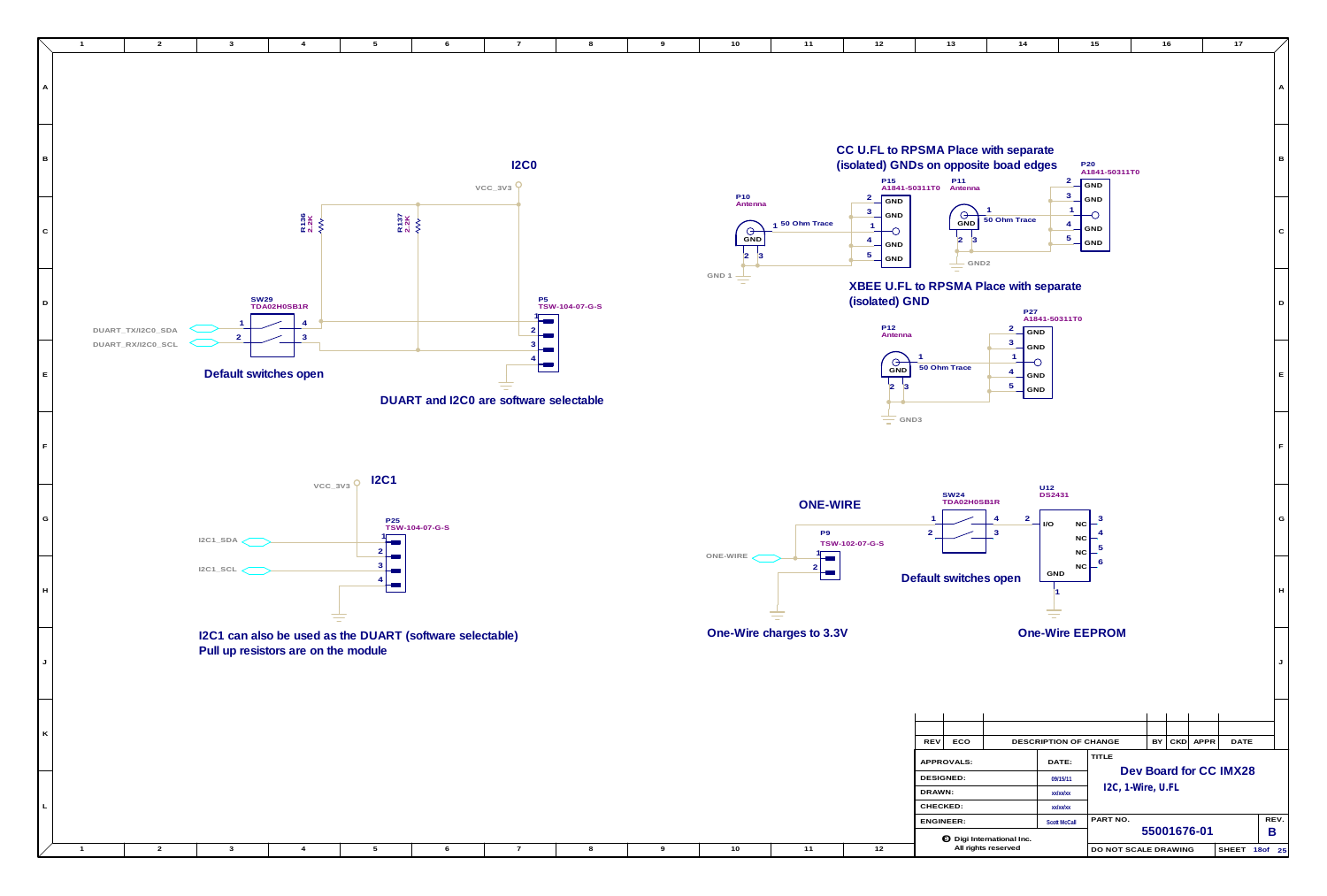**G**

**E**

**F**

**D**

**E**

**F**

**D**

**C**

**B**

**A**

**L**

**K**

**J**

**H**





## **AUART4\_CTS/SSP3\_SS0/SAIF0\_MCLK AUART4\_TX/SSP3\_SCK/SAIF0\_DATA0 AUART4\_RX/SSP3\_MISO/SAIF0\_BITCLK AUART4\_RTS/SSP3\_MOSI/SAIF0\_LRCLK SSP3 is shared with AUART4. SSP3 is only available on the following Variants: CC-WMX-PF58-TK-JT CC-WMX-PF58-TK-B CC-WMX-PF58-TK CC-WMX-PF47-VM-B CC-WMX-PF47-VM CC-WMX-PE47-ZM**

**SHEET 19 of 25**

**SSP1 is shared with LRADC0, 1, 2, and 3. LRADC 4 and 5 are shared with AUART1 CTS and RTS on the following**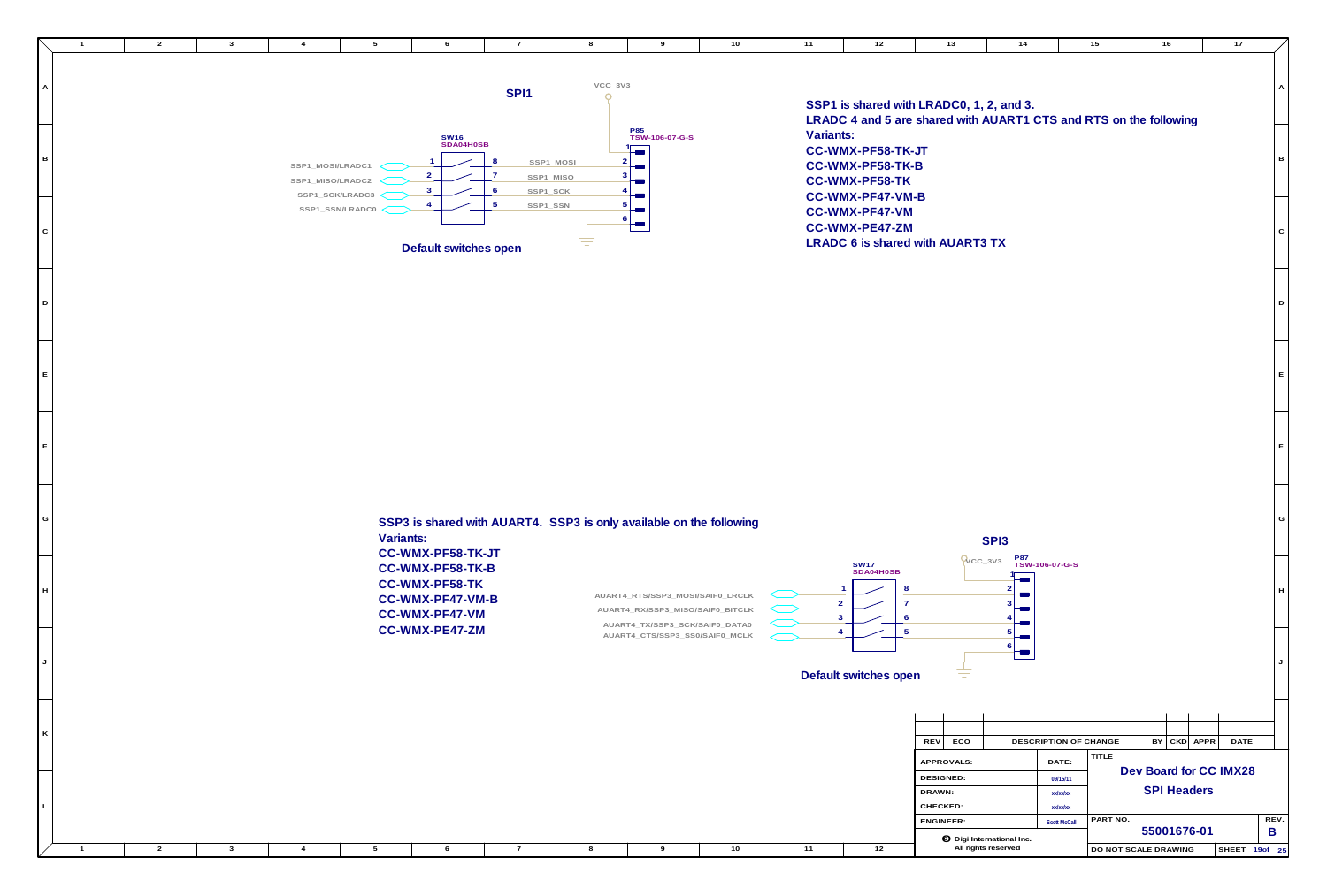

| 10   | $11$                                                  | $12$                                           | $13$                                                 | 14                                                      |                                           | 15                   | 16                 |          | $17$                                                   |             |
|------|-------------------------------------------------------|------------------------------------------------|------------------------------------------------------|---------------------------------------------------------|-------------------------------------------|----------------------|--------------------|----------|--------------------------------------------------------|-------------|
|      | $Q_{\text{CC_3V3}}$<br>R122<br>VVV<br>0R              |                                                | Potentiometers for ADC testing                       |                                                         |                                           |                      |                    |          |                                                        | Α           |
|      | $\begin{matrix} 2 \\ -2 \\ 3 \end{matrix}$ + R27<br>3 | $\begin{array}{r} 2 \\ 3 \end{array}$ R96<br>3 | Vmax=3.3V with divide by 2 on i.MX28                 |                                                         |                                           | 2<br>3               | R120<br> <br>  20K |          |                                                        | B           |
|      |                                                       |                                                |                                                      |                                                         |                                           |                      |                    |          |                                                        | ${\bf C}$   |
|      |                                                       |                                                |                                                      |                                                         |                                           |                      |                    |          |                                                        | $\mathsf D$ |
| open |                                                       |                                                |                                                      |                                                         |                                           |                      |                    |          |                                                        | $\mathsf E$ |
|      |                                                       |                                                |                                                      |                                                         |                                           |                      |                    |          |                                                        | $\mathsf F$ |
|      |                                                       |                                                |                                                      |                                                         |                                           |                      |                    |          |                                                        | G           |
|      |                                                       |                                                |                                                      |                                                         |                                           |                      |                    |          |                                                        | H           |
|      |                                                       |                                                |                                                      |                                                         |                                           |                      |                    |          |                                                        | J           |
|      |                                                       |                                                | ECO<br>REV                                           |                                                         | DESCRIPTION OF CHANGE                     |                      | BY                 | CKD APPR | DATE                                                   |             |
|      |                                                       |                                                | APPROVALS:<br><b>DESIGNED:</b><br>DRAWN:<br>CHECKED: |                                                         | DATE:<br>09/15/11<br>xx/xx/xx<br>xx/xx/xx | TITLE                |                    |          | Dev Board for CC IMX28<br><b>LRADC Header and POTs</b> |             |
| 10   | $11$                                                  | $12$                                           | ENGINEER:                                            | <b>O</b> Digi International Inc.<br>All rights reserved | <b>Scott McCall</b>                       | PART NO.             | 55001676-01        |          | SHEET 20of 25                                          | REV.<br>B   |
|      |                                                       |                                                |                                                      |                                                         |                                           | DO NOT SCALE DRAWING |                    |          |                                                        |             |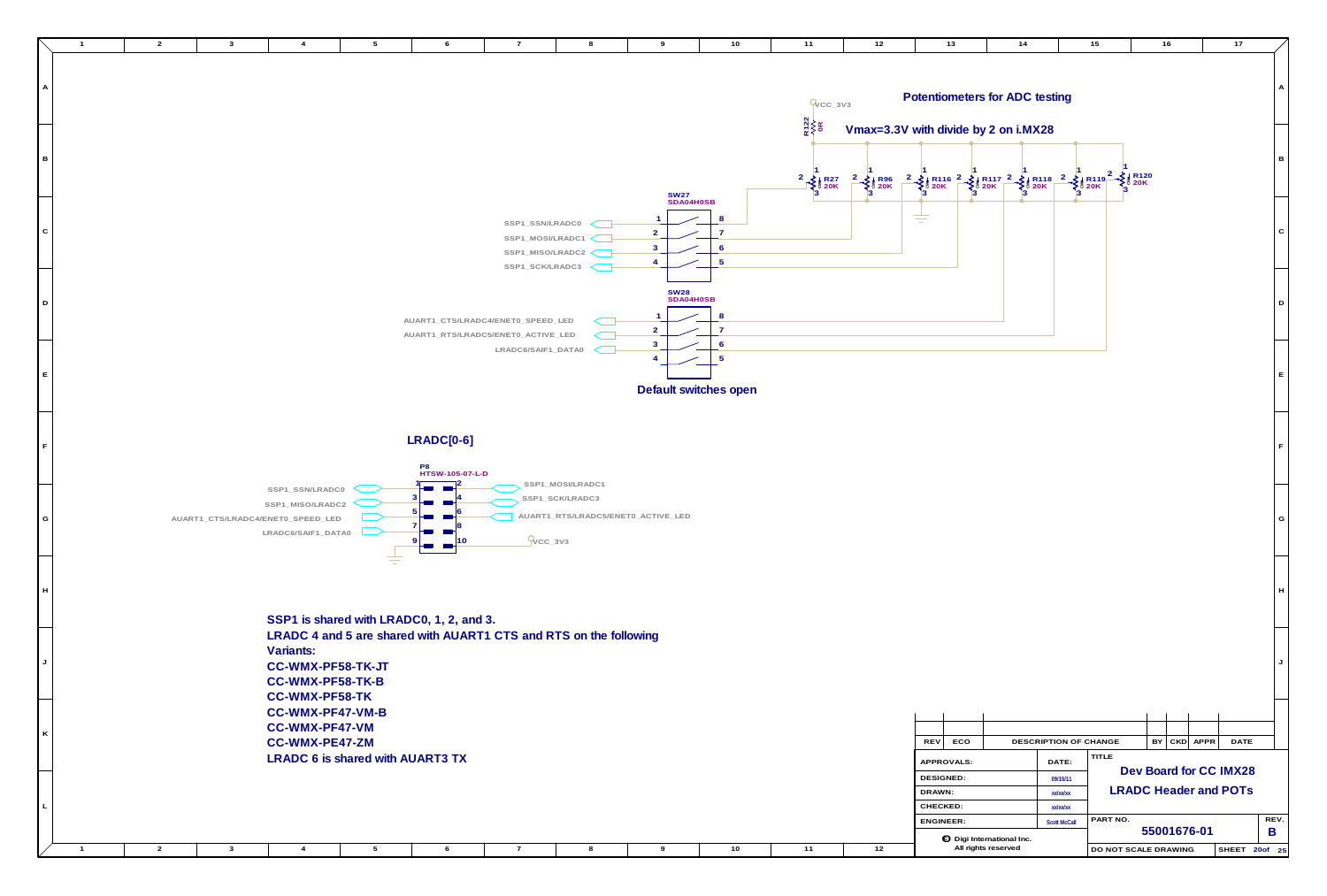

**E**

**G**

**F**

**D**

**C**

**B**

**A**

**J**

**H**

| <b>REV</b>       | ECO        |                         | <b>DESCRIPTION OF CHANGE</b> |                                 | BY | CKD | APPR        | <b>DATE</b>  |                  |                 |  |
|------------------|------------|-------------------------|------------------------------|---------------------------------|----|-----|-------------|--------------|------------------|-----------------|--|
|                  | APPROVALS: |                         | DATE:                        | TITLE<br>Dev Board for CC IMX28 |    |     |             |              |                  |                 |  |
| DESIGNED:        |            |                         | 09/15/11                     |                                 |    |     |             |              |                  |                 |  |
| DRAWN:           |            |                         | xx/xx/xx                     | <b>User LEDs and Buttons</b>    |    |     |             |              |                  |                 |  |
| CHECKED:         |            |                         | xx/xx/xx                     |                                 |    |     |             |              |                  |                 |  |
| <b>ENGINEER:</b> |            |                         | <b>Scott McCall</b>          | REV.<br>PART NO.                |    |     |             |              |                  |                 |  |
|                  | $\odot$    | Digi International Inc. |                              |                                 |    |     | 55001676-01 |              | B                |                 |  |
|                  |            | All rights reserved     |                              | DO NOT SCALE DRAWING            |    |     |             | <b>SHEET</b> | 21 <sub>of</sub> | 25 <sub>1</sub> |  |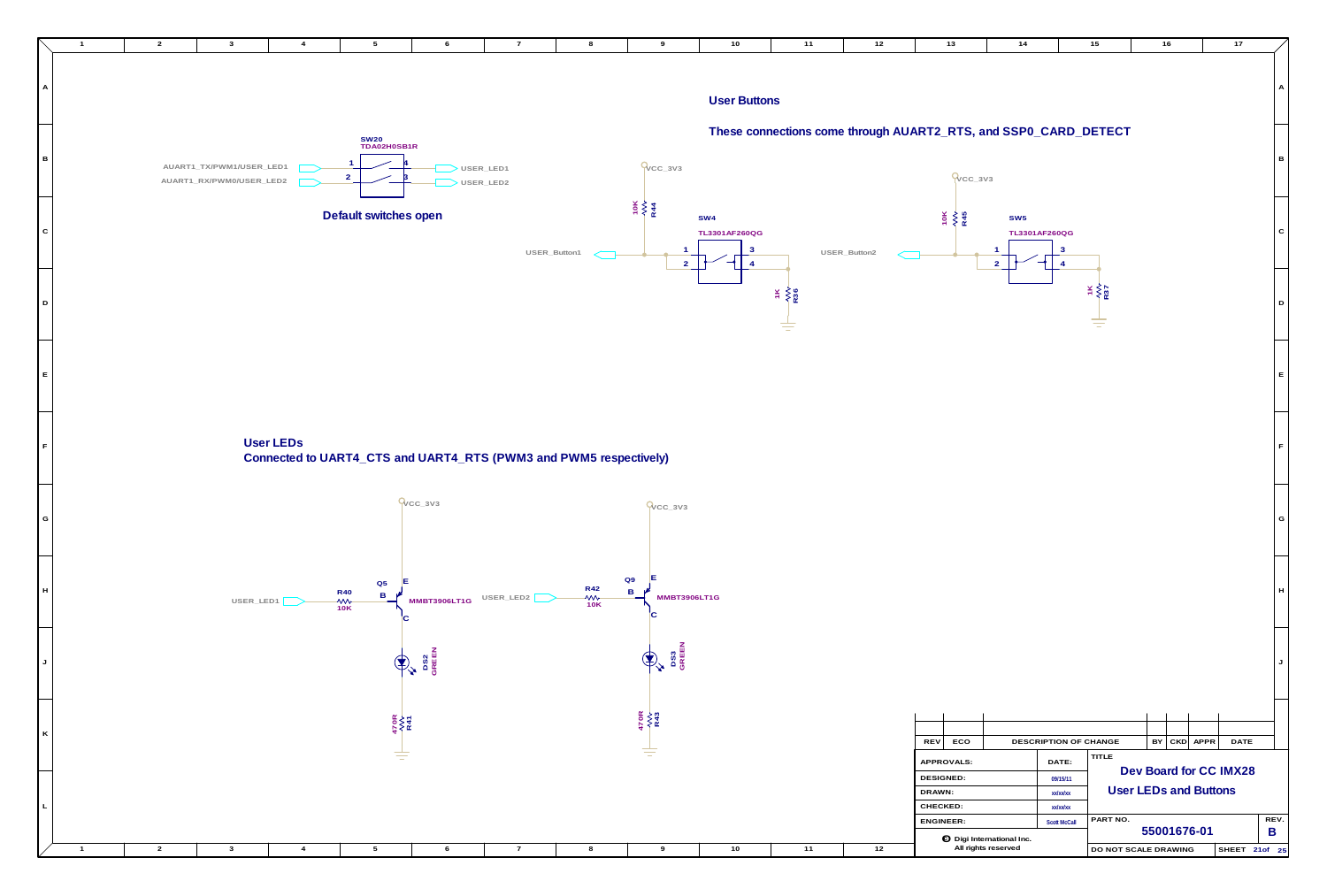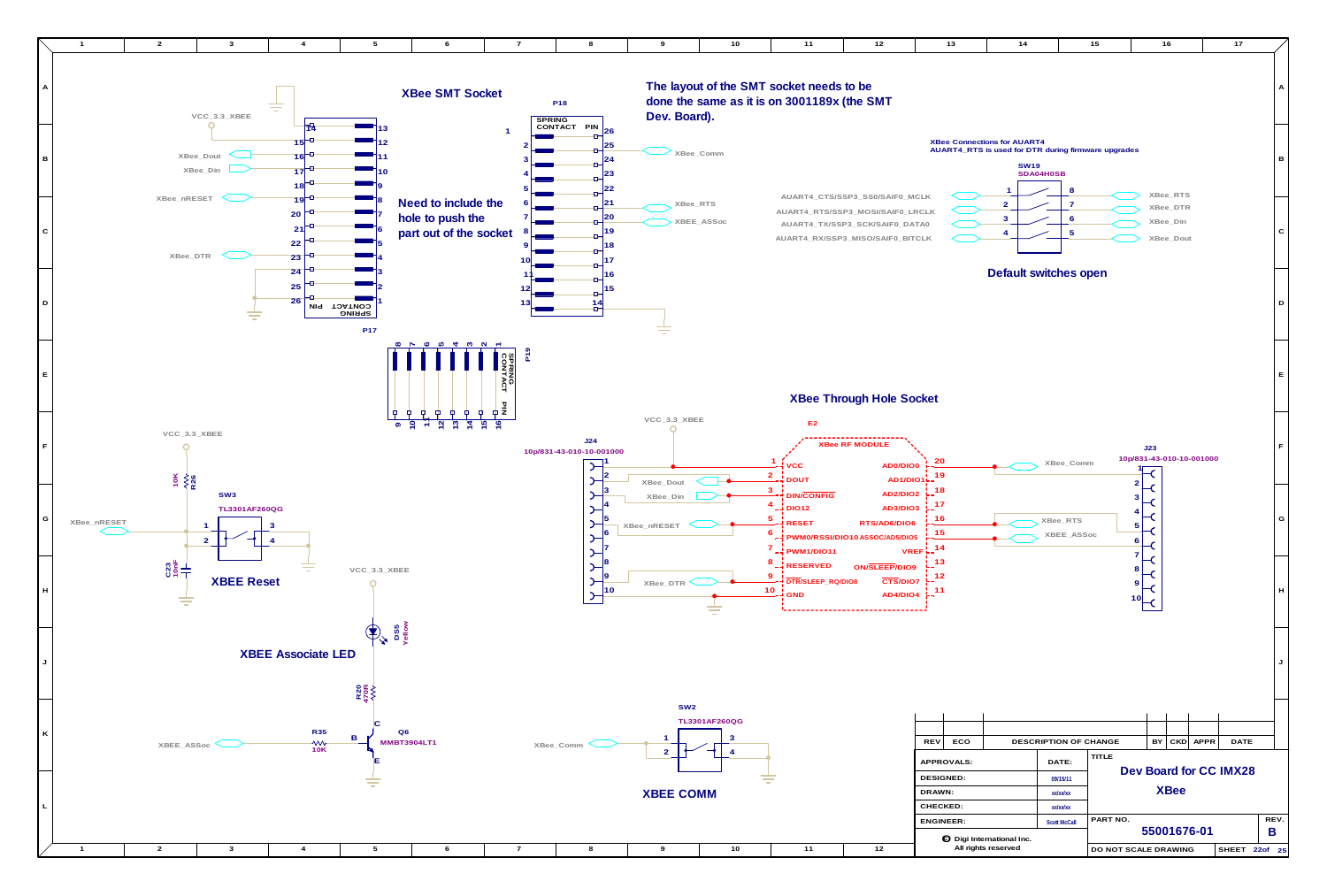**ETM\_LCD\_BUS**

**G**

**E**

**B**

| A |  |  |  |  |  |  |  |  |
|---|--|--|--|--|--|--|--|--|

**F**

**C**

**D**

|                          |                                  |                                |    | J12<br>31p_90°_ZIF_LC |
|--------------------------|----------------------------------|--------------------------------|----|-----------------------|
|                          | <b>RTCK</b>                      |                                | 1  |                       |
|                          | <b>TCK</b>                       |                                | 2  | C                     |
|                          | TDI                              |                                | 3  | ٢                     |
|                          | <b>TDO</b>                       |                                | 4  | C                     |
|                          |                                  |                                | 5  | ٢                     |
|                          | TMS                              |                                |    | r                     |
| <b>JTAG Bus</b>          | <b>TRST</b>                      |                                | 6  | ٢                     |
| LCD CS/TOUCH INTERUPT    |                                  | 120R<br>₩                      | 7  | C                     |
| ETM TCTL                 | 120 <sub>R</sub><br>$\mathsf{w}$ | R <sub>172</sub>               | 8  | ٢                     |
| LCD D00/ETM DA0          | R <sub>173</sub>                 | 120R<br>₩                      | 9  |                       |
| LCD_D01/ETM_DA1          | 120R<br>₩                        | R <sub>174</sub>               | 10 |                       |
| LCD D02/ETM DA2          | R <sub>175</sub>                 | 120R<br>₩                      | 1  |                       |
| LCD_D03/ETM_DA3          | 120R                             | R <sub>176</sub>               | 12 |                       |
| LCD D04/ETM DA4          | W∿<br>R <sub>177</sub>           | <b>120R</b>                    | 13 |                       |
| LCD D05/ETM DA5          | 120R                             | ₩<br>R <sub>178</sub>          | 14 |                       |
|                          | ₩<br>R <sub>179</sub>            |                                | 15 |                       |
| LCD_D06/ETM_DA6          | 120R                             | 120R<br>WV<br>R <sub>180</sub> |    |                       |
| LCD D07/ETM DA7          | w<br>R <sub>181</sub>            |                                | 16 | ٢                     |
| LCD D08/ETM DA8          |                                  | 120R<br>VV                     | 17 |                       |
| LDC_D09/ETM_DA9          | 120R<br>⇜                        | R <sub>182</sub>               | 18 | ٢                     |
| LCD D10/ETM DA10         | R <sub>183</sub>                 | 120R<br>₩                      | 19 | C                     |
| LCD D11/ETM DA11         | 120R<br>w                        | R <sub>184</sub>               | 20 | C                     |
| LCD_D12/ETM_DA12         | R <sub>185</sub>                 | 120R<br>w                      | 21 | ٢                     |
| LCD_D13/ETM_DA13         | 120R                             | R186                           | 22 |                       |
| LCD D14/ETM DA14         | ₩<br>R <sub>187</sub>            | 120R                           | 23 | C                     |
| LCD_D15/ETM_DA15         | 120R                             | ₩<br>R <sub>188</sub>          | 24 | C                     |
|                          | ₩<br>R <sub>189</sub>            | 120R                           | 25 | C                     |
| LCD D16                  | 120R                             | ₩<br>R <sub>190</sub>          |    | ٢                     |
| LCD D17                  | ₩                                | 120R                           | 26 | C                     |
| LCD_WR_RWN/ETM_TCLK R191 |                                  | ₩                              | 27 | C                     |
| LCD ENABLE               | <b>120R</b><br>₩                 | R <sub>192</sub>               | 28 | C                     |
| LCD HSYNC                | R <sub>193</sub>                 | <b>120R</b><br>₩               | 29 | C                     |
| LCD_VSYNC                | 120R                             | R <sub>194</sub>               | 30 | C                     |
| <b>LCD DOTCLK</b>        | R <sub>195</sub>                 | 120R<br>₩                      | 31 | C                     |
|                          |                                  | R196                           |    |                       |

|  |  |  |  |  |  | - - -<br>$\sim$ anomatoma mo. |                               |
|--|--|--|--|--|--|-------------------------------|-------------------------------|
|  |  |  |  |  |  | $\sim$ 11<br>.<br>`s reserve. | <b>I DO NOT SCALE DRAWING</b> |

**L**

**K**

**J**

**H**

| $ZIF$ <sub>-LC</sub><br>J<br>Os (software selectable)<br>CKD APPR<br>REV<br>${\sf ECO}$<br>DESCRIPTION OF CHANGE<br>BY<br>DATE<br>TITLE<br>APPROVALS:<br>DATE:<br>Dev Board for CC IMX28<br><b>DESIGNED:</b><br>09/15/11<br><b>LCD, ETM Input Connector</b><br>DRAWN:<br>xx/xx/xx<br>CHECKED:<br>xx/xx/xx<br>PART NO.<br>ENGINEER:<br><b>Scott McCall</b><br>55001676-01<br>B<br><b>O</b> Digi International Inc.<br>$11$<br>$12$<br>All rights reserved<br>$10\,$<br>DO NOT SCALE DRAWING<br>SHEET 23of 25 | 10 | $11$ | $12$ | $13\,$ | $14$ | $15\,$ | 16 |  |  | $17$ |                           |
|-------------------------------------------------------------------------------------------------------------------------------------------------------------------------------------------------------------------------------------------------------------------------------------------------------------------------------------------------------------------------------------------------------------------------------------------------------------------------------------------------------------|----|------|------|--------|------|--------|----|--|--|------|---------------------------|
|                                                                                                                                                                                                                                                                                                                                                                                                                                                                                                             |    |      |      |        |      |        |    |  |  |      | $\mathsf{A}$              |
|                                                                                                                                                                                                                                                                                                                                                                                                                                                                                                             |    |      |      |        |      |        |    |  |  |      | $\, {\bf B}$              |
|                                                                                                                                                                                                                                                                                                                                                                                                                                                                                                             |    |      |      |        |      |        |    |  |  |      | $\mathbf C$               |
|                                                                                                                                                                                                                                                                                                                                                                                                                                                                                                             |    |      |      |        |      |        |    |  |  |      | $\mathsf D$               |
|                                                                                                                                                                                                                                                                                                                                                                                                                                                                                                             |    |      |      |        |      |        |    |  |  |      | $\mathsf E$               |
|                                                                                                                                                                                                                                                                                                                                                                                                                                                                                                             |    |      |      |        |      |        |    |  |  |      | $\mathsf F$               |
|                                                                                                                                                                                                                                                                                                                                                                                                                                                                                                             |    |      |      |        |      |        |    |  |  |      | G                         |
|                                                                                                                                                                                                                                                                                                                                                                                                                                                                                                             |    |      |      |        |      |        |    |  |  |      | $\boldsymbol{\mathsf{H}}$ |
|                                                                                                                                                                                                                                                                                                                                                                                                                                                                                                             |    |      |      |        |      |        |    |  |  |      |                           |
|                                                                                                                                                                                                                                                                                                                                                                                                                                                                                                             |    |      |      |        |      |        |    |  |  |      |                           |
|                                                                                                                                                                                                                                                                                                                                                                                                                                                                                                             |    |      |      |        |      |        |    |  |  |      |                           |
|                                                                                                                                                                                                                                                                                                                                                                                                                                                                                                             |    |      |      |        |      |        |    |  |  |      | REV.                      |

**LCD Lines can be used as GPIOs (software selectable)**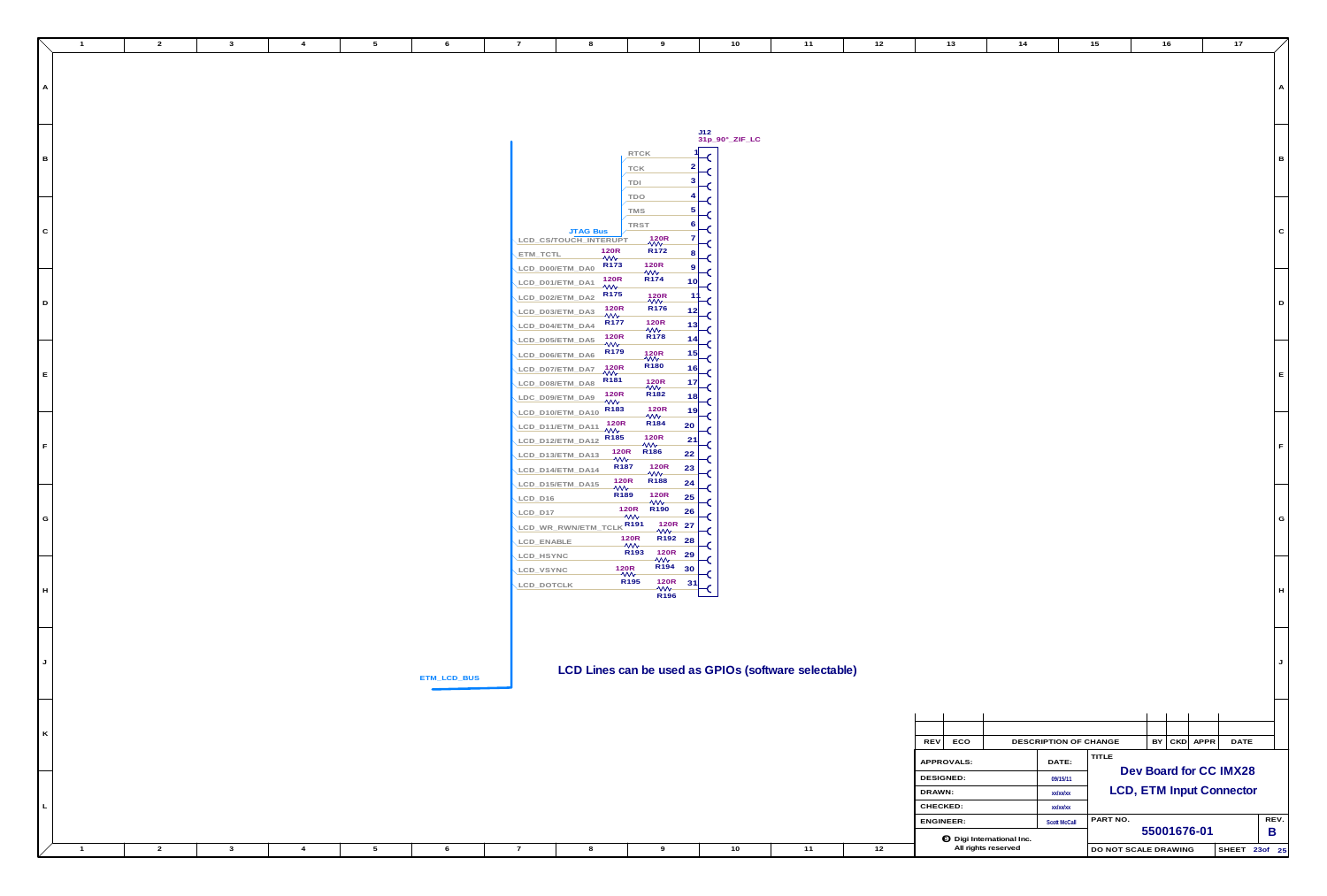**12**

**11**

**10**

|              | $\overline{1}$ | $\overline{2}$ | $\mathbf{3}$ | $\overline{4}$                                                                     | $5\overline{)}$                                                                                             | 6                                | $\overline{7}$       | 8                                                                                | 9                                                          | 10                 | 11                                                   | 12                               | 13                                                                                                               | 14                          |                                                         | 15<br>16                                      |
|--------------|----------------|----------------|--------------|------------------------------------------------------------------------------------|-------------------------------------------------------------------------------------------------------------|----------------------------------|----------------------|----------------------------------------------------------------------------------|------------------------------------------------------------|--------------------|------------------------------------------------------|----------------------------------|------------------------------------------------------------------------------------------------------------------|-----------------------------|---------------------------------------------------------|-----------------------------------------------|
| A            |                |                |              |                                                                                    |                                                                                                             |                                  | <b>LCD Connector</b> |                                                                                  |                                                            |                    |                                                      |                                  |                                                                                                                  |                             |                                                         |                                               |
| B            |                |                |              | LCD_D <sub>16</sub><br>LCD_D12/ETM_DA12<br>LCD_D14/ETM_DA14<br>LCD_D <sub>16</sub> |                                                                                                             |                                  | P4<br>2x80p/154822   |                                                                                  | LCD_D17<br>LCD_D13/ETM_DA13<br>LCD_D15/ETM_DA15<br>LCD_D17 |                    |                                                      |                                  |                                                                                                                  |                             |                                                         | <b>JTAG Connector</b><br>VCC                  |
| $\mathbf C$  |                |                |              | LCD_D10/ETM_DA10                                                                   |                                                                                                             |                                  |                      |                                                                                  | LCD_D11/ETM_DA11                                           |                    |                                                      | TRST<br>TDI<br>TMS               |                                                                                                                  |                             |                                                         | P34<br>2x10p/BOX                              |
| D            |                |                |              | LCD_D06/ETM_DA6<br>LCD_D08/ETM_DA8<br>LCD_D10/ETM_DA10                             |                                                                                                             | 23<br>25                         | 18                   |                                                                                  | LCD_D07/ETM_DA7<br>LDC_D09/ETM_DA9<br>LCD_D11/ETM_DA11     |                    | <b>JTAG Bus</b>                                      | <b>TCK</b><br><b>RTCK</b><br>TDO | RESET                                                                                                            | 0R<br>^W<br>R127            |                                                         |                                               |
| E            |                |                |              |                                                                                    | BLCD_D04<br>BLCD_D00<br>BLCD_D02<br>BLCD_D04                                                                | 27<br>29<br>31<br>33<br>35       |                      | BLCD_D01<br>$\overline{\phantom{a}}$ BLCD_D03                                    | LCD_D05/ETM_DA5<br>LCD_D05/ETM_DA5                         |                    |                                                      |                                  |                                                                                                                  | ROK<br>1942<br>1944<br>1952 |                                                         |                                               |
| IF.          |                |                |              | LCD_ENABLE<br>AUART1_RX/PWM0/USER_LED2                                             |                                                                                                             | 37<br>43<br>45                   |                      | $\begin{array}{c}\n\overline{R24} \\ \overline{27R}\n\end{array}$                | LCD_DOTCLK                                                 |                    |                                                      |                                  | Pin<br>57<br>58                                                                                                  | $\equiv$                    | <b>Function</b><br>LRADC2<br>LRADC3                     | SSP1 is used for Touch Screen and S           |
| G            |                |                |              | LCD_VSYNC                                                                          |                                                                                                             | 47<br>49<br>53                   |                      |                                                                                  | LCD_HSYNC                                                  |                    |                                                      |                                  | 63<br>64<br>65<br>66                                                                                             |                             | SSP1_SSN<br>SSP1_SK<br>SSP1_MOSI<br>SSP1_MISO           |                                               |
| H            |                |                |              |                                                                                    | SSP1_MISO/LRADC2<br>AUART1_CTS/LRADC4/ENET0_SPEED_LED<br>$IZC1$ _SDA<br>SSP1_SSN/LRADC0<br>SSP1_MOSI/LRADC1 | 57<br>59<br>61<br>63<br>65<br>67 |                      | SSP1_SCK/LRADC3<br>$12C1$ <sub>-SCL</sub><br>SSP1_SCK/LRADC3<br>SSP1_MISO/LRADC2 | AUART1_RTS/LRADC5/ENET0_ACTVE_LED                          | <b>R10</b><br>4.7K | O VREG_3V3_always_ON                                 |                                  |                                                                                                                  |                             |                                                         |                                               |
| J            |                |                |              |                                                                                    | LCD_CS/TOUCH_INTERUPT<br>$VCC_3V3$ <sup>Q</sup><br>Wall_12V $\Omega$                                        | 69<br>71<br>73<br>75<br>77       |                      | $Q$ VCC_3V3                                                                      | $Q$ Wall_12V                                               |                    | Jumper<br><b>P56</b><br>TSW-102-07-G-S<br><b>P66</b> |                                  | <b>CPU or SPI Touch Screen</b><br>Jumper open CPU Touch Controller<br><b>Jumper Shorted SPI Touch Controller</b> |                             |                                                         |                                               |
| $\mathsf{K}$ |                |                |              |                                                                                    |                                                                                                             | 79                               |                      |                                                                                  |                                                            |                    |                                                      |                                  | ECO<br><b>REV</b><br>APPROVALS:                                                                                  |                             | DESCRIPTION OF CHANGE<br>DATE:                          | BY<br>TITLE                                   |
| $\mathsf{L}$ |                |                |              |                                                                                    |                                                                                                             | ETM_LCD_BUS                      |                      |                                                                                  |                                                            |                    |                                                      |                                  | DESIGNED:<br>DRAWN:<br>CHECKED:<br>ENGINEER:                                                                     |                             | 09/15/11<br>xx/xx/xx<br>xx/xx/xx<br><b>Scott McCall</b> | <b>Dev Boar</b><br>LCD ar<br>PART NO.<br>5500 |
|              |                |                |              |                                                                                    |                                                                                                             |                                  |                      |                                                                                  |                                                            |                    |                                                      |                                  |                                                                                                                  | to Digi International Inc.  |                                                         |                                               |

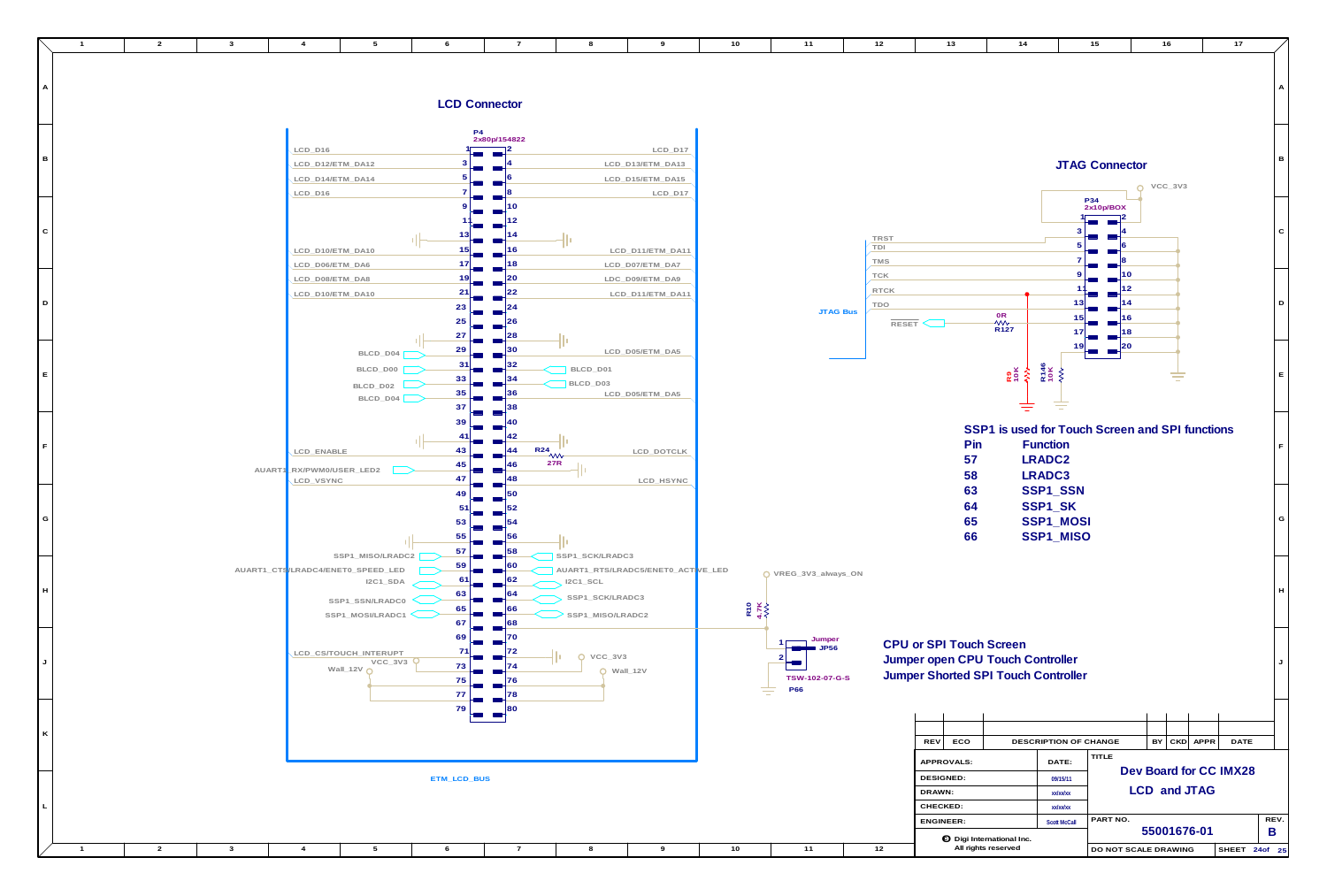|              | $\overline{1}$ | $\overline{2}$ | $\mathbf{3}$ | $\overline{4}$ | $5^{\circ}$     | 6           | $\overline{7}$ | 8                          | 9                                                           | 10                                                   | 11                  | 12                                   | 13                                                      | 14                    | 15<br>16               | 17            |
|--------------|----------------|----------------|--------------|----------------|-----------------|-------------|----------------|----------------------------|-------------------------------------------------------------|------------------------------------------------------|---------------------|--------------------------------------|---------------------------------------------------------|-----------------------|------------------------|---------------|
|              |                |                |              |                |                 |             |                |                            |                                                             |                                                      |                     |                                      |                                                         |                       |                        |               |
|              |                |                |              |                |                 |             |                |                            |                                                             |                                                      |                     |                                      |                                                         |                       |                        |               |
|              |                |                |              |                |                 |             |                |                            |                                                             |                                                      |                     |                                      |                                                         |                       |                        |               |
|              |                |                |              |                |                 |             |                |                            |                                                             |                                                      |                     |                                      |                                                         |                       |                        |               |
| $\mathsf{A}$ |                |                |              |                |                 |             |                |                            |                                                             |                                                      |                     |                                      |                                                         |                       |                        |               |
|              |                |                |              |                |                 |             |                |                            |                                                             |                                                      |                     |                                      |                                                         |                       |                        |               |
|              |                |                |              |                |                 |             |                |                            |                                                             |                                                      |                     |                                      |                                                         |                       |                        |               |
|              |                |                |              |                |                 |             |                |                            |                                                             |                                                      |                     |                                      |                                                         |                       |                        |               |
|              |                |                |              |                |                 |             |                |                            |                                                             |                                                      |                     |                                      |                                                         |                       |                        |               |
|              |                |                |              |                |                 |             |                |                            |                                                             |                                                      |                     |                                      |                                                         |                       |                        |               |
|              |                |                |              |                |                 |             |                |                            |                                                             |                                                      |                     |                                      |                                                         |                       |                        |               |
| $\vert$ B    |                |                |              |                |                 |             |                |                            |                                                             |                                                      |                     |                                      |                                                         |                       |                        |               |
|              |                |                |              |                |                 |             |                |                            |                                                             |                                                      |                     |                                      |                                                         |                       |                        |               |
|              |                |                |              |                |                 |             |                |                            |                                                             |                                                      |                     |                                      |                                                         |                       |                        |               |
|              |                |                |              |                |                 |             |                |                            |                                                             |                                                      |                     |                                      |                                                         |                       |                        |               |
|              |                |                |              |                |                 |             |                |                            |                                                             |                                                      |                     |                                      |                                                         |                       |                        |               |
|              |                |                |              |                |                 |             |                |                            | J4<br>J2x19_Mictor                                          |                                                      |                     |                                      |                                                         |                       |                        |               |
|              |                |                |              |                |                 |             |                |                            |                                                             |                                                      |                     |                                      |                                                         |                       |                        |               |
| $\circ$      |                |                |              |                |                 |             |                |                            |                                                             |                                                      |                     |                                      |                                                         |                       |                        |               |
|              |                |                |              |                |                 |             |                |                            |                                                             |                                                      |                     |                                      |                                                         |                       |                        |               |
|              |                |                |              |                |                 |             |                |                            |                                                             |                                                      |                     |                                      |                                                         |                       |                        |               |
|              |                |                |              |                |                 |             |                |                            |                                                             |                                                      | LCD_WR_RWN/ETM_TCLK |                                      |                                                         |                       |                        |               |
|              |                |                |              |                |                 |             |                | $R34 - Wv$<br>10K<br>DBGRQ |                                                             | DBGACK                                               |                     |                                      | $VCC_3V3$                                               |                       |                        |               |
|              |                |                |              |                |                 |             |                |                            |                                                             |                                                      |                     | $M + 10K$<br>10K<br>R <sub>155</sub> | $\Omega$                                                |                       |                        |               |
|              |                |                |              |                |                 |             |                |                            |                                                             | <b>EXTTRIG</b><br>10                                 |                     | $\frac{4}{10}$                       |                                                         |                       |                        |               |
| D            |                |                |              |                |                 |             |                |                            |                                                             | VTREF<br>12.                                         |                     | <b>R31</b>                           |                                                         |                       |                        | D             |
|              |                |                |              |                |                 |             |                |                            |                                                             |                                                      |                     | $\frac{MN}{OR}$<br>R <sub>156</sub>  |                                                         |                       |                        |               |
|              |                |                |              |                |                 |             |                |                            |                                                             | VSUPPLY<br>14.                                       |                     | $\frac{1}{10}$                       |                                                         |                       |                        |               |
|              |                |                |              |                |                 |             |                |                            |                                                             | 16                                                   | LCD_D07/ETM_DA7     |                                      |                                                         |                       |                        |               |
|              |                |                |              |                |                 |             |                |                            |                                                             |                                                      |                     |                                      |                                                         |                       |                        |               |
|              |                |                |              |                |                 |             |                |                            | $\vdash$ C<br>$\rightarrow$                                 | 18                                                   | LCD_D06/ETM_DA6     |                                      | ਵ                                                       |                       |                        |               |
|              |                |                |              |                |                 |             |                |                            | $19$ -C                                                     | $\frac{20}{2}$                                       | LCD_D05/ETM_DA5     |                                      |                                                         |                       |                        |               |
|              |                |                |              |                |                 |             |                |                            | 21                                                          | $ 22\rangle$                                         |                     |                                      |                                                         |                       |                        |               |
| E            |                |                |              |                |                 |             |                |                            |                                                             |                                                      | LCD_D04/ETM_DA4     |                                      |                                                         |                       |                        |               |
|              |                |                |              |                |                 |             |                | LCD_D15/ETM_DA15           | $\frac{23}{1}$ $\left  \left( \right. \right) \right ^{24}$ |                                                      | LCD_D03/ETM_DA3     |                                      |                                                         |                       |                        |               |
|              |                |                |              |                |                 |             |                |                            |                                                             | 26                                                   |                     |                                      |                                                         |                       |                        |               |
|              |                |                |              |                |                 |             |                | LCD_D14/ETM_DA14           | $\frac{25}{\epsilon}$                                       |                                                      | LCD_D02/ETM_DA2     |                                      |                                                         |                       |                        |               |
|              |                |                |              |                |                 |             |                | LCD_D13/ETM_DA13           | $\frac{27}{\epsilon}$                                       | $\epsilon$ $2^{\frac{28}{5}}$                        | LCD_D01/ETM_DA1     |                                      |                                                         |                       |                        |               |
|              |                |                |              |                |                 |             |                | LCD_D12/ETM_DA12           | $\frac{29}{\epsilon}$                                       | $ 30\rangle$                                         |                     |                                      |                                                         |                       |                        |               |
|              |                |                |              |                |                 |             |                |                            |                                                             |                                                      |                     |                                      |                                                         |                       |                        |               |
|              |                |                |              |                |                 |             |                | LCD_D11/ETM_DA11           | $\frac{31}{\epsilon}$<br>$\rightarrow$                      | 32                                                   |                     |                                      |                                                         |                       |                        |               |
|              |                |                |              |                |                 |             |                | LCD_D10/ETM_DA10           | $\frac{33}{\sqrt{2}}$                                       |                                                      |                     |                                      |                                                         |                       |                        |               |
|              |                |                |              |                |                 |             |                |                            |                                                             |                                                      |                     |                                      |                                                         |                       |                        |               |
|              |                |                |              |                |                 |             |                | LDC_D09/ETM_DA9            | $\frac{35}{1}$ $\left  \frac{1}{2} \right $                 | $\begin{array}{c c} \text{ } & \text{ } \end{array}$ | ETM_TCTL            |                                      |                                                         |                       |                        |               |
|              |                |                |              |                |                 |             |                | LCD_D08/ETM_DA8            | $37$ $\leftarrow$ $38$                                      |                                                      | LCD_D00/ETM_DA0     |                                      |                                                         |                       |                        |               |
|              |                |                |              |                |                 |             |                |                            |                                                             |                                                      |                     |                                      |                                                         |                       |                        |               |
|              |                |                |              |                |                 |             |                |                            |                                                             |                                                      |                     |                                      |                                                         |                       |                        |               |
| $G \mid$     |                |                |              |                |                 |             |                |                            | 39                                                          |                                                      |                     |                                      |                                                         |                       |                        | G I           |
|              |                |                |              |                |                 |             |                |                            | 40                                                          |                                                      |                     |                                      |                                                         |                       |                        |               |
|              |                |                |              |                |                 |             |                |                            |                                                             |                                                      |                     |                                      |                                                         |                       |                        |               |
|              |                |                |              |                |                 |             |                |                            | 41                                                          |                                                      |                     |                                      |                                                         |                       |                        |               |
|              |                |                |              |                |                 |             |                |                            |                                                             |                                                      |                     |                                      |                                                         |                       |                        |               |
|              |                |                |              |                |                 | ETM_LCD_BUS |                |                            |                                                             |                                                      |                     |                                      |                                                         |                       |                        |               |
|              |                |                |              |                |                 |             |                |                            |                                                             |                                                      |                     |                                      |                                                         |                       |                        |               |
| H            |                |                |              |                |                 |             |                |                            | ₹                                                           | ≢                                                    |                     |                                      |                                                         |                       |                        |               |
|              |                |                |              |                |                 |             |                |                            |                                                             |                                                      |                     |                                      |                                                         |                       |                        |               |
|              |                |                |              |                |                 |             |                |                            |                                                             |                                                      |                     |                                      |                                                         |                       |                        |               |
|              |                |                |              |                |                 |             |                |                            |                                                             |                                                      |                     |                                      |                                                         |                       |                        |               |
|              |                |                |              |                |                 |             |                |                            |                                                             |                                                      |                     |                                      |                                                         |                       |                        |               |
|              |                |                |              |                |                 |             |                |                            |                                                             |                                                      |                     |                                      |                                                         |                       |                        |               |
|              |                |                |              |                |                 |             |                |                            |                                                             |                                                      |                     |                                      |                                                         |                       |                        |               |
|              |                |                |              |                |                 |             |                |                            |                                                             |                                                      |                     |                                      |                                                         |                       |                        |               |
| $J \mid$     |                |                |              |                |                 |             |                |                            |                                                             |                                                      |                     |                                      |                                                         |                       |                        |               |
|              |                |                |              |                |                 |             |                |                            |                                                             |                                                      |                     |                                      |                                                         |                       |                        |               |
|              |                |                |              |                |                 |             |                |                            |                                                             |                                                      |                     |                                      |                                                         |                       |                        |               |
|              |                |                |              |                |                 |             |                |                            |                                                             |                                                      |                     |                                      |                                                         |                       |                        |               |
|              |                |                |              |                |                 |             |                |                            |                                                             |                                                      |                     |                                      |                                                         |                       |                        |               |
|              |                |                |              |                |                 |             |                |                            |                                                             |                                                      |                     |                                      |                                                         |                       |                        |               |
|              |                |                |              |                |                 |             |                |                            |                                                             |                                                      |                     |                                      |                                                         |                       |                        |               |
| $\kappa$     |                |                |              |                |                 |             |                |                            |                                                             |                                                      |                     |                                      |                                                         |                       |                        |               |
|              |                |                |              |                |                 |             |                |                            |                                                             |                                                      |                     |                                      | REV ECO                                                 | DESCRIPTION OF CHANGE | $BY$ $CKD$ $APPR$      | <b>DATE</b>   |
|              |                |                |              |                |                 |             |                |                            |                                                             |                                                      |                     |                                      |                                                         |                       | TITLE                  |               |
|              |                |                |              |                |                 |             |                |                            |                                                             |                                                      |                     |                                      | APPROVALS:                                              | DATE:                 |                        |               |
|              |                |                |              |                |                 |             |                |                            |                                                             |                                                      |                     |                                      | DESIGNED:                                               |                       | Dev Board for CC IMX28 |               |
|              |                |                |              |                |                 |             |                |                            |                                                             |                                                      |                     |                                      |                                                         | 09/15/11              | <b>ETM Connector</b>   |               |
|              |                |                |              |                |                 |             |                |                            |                                                             |                                                      |                     |                                      | DRAWN:                                                  | xx/xx/xx              |                        |               |
|              |                |                |              |                |                 |             |                |                            |                                                             |                                                      |                     |                                      | CHECKED:                                                | xx/xx/xx              |                        |               |
|              |                |                |              |                |                 |             |                |                            |                                                             |                                                      |                     |                                      |                                                         |                       |                        |               |
|              |                |                |              |                |                 |             |                |                            |                                                             |                                                      |                     |                                      | ENGINEER:                                               | <b>Scott McCall</b>   | PART NO.               | REV.          |
|              |                |                |              |                |                 |             |                |                            |                                                             |                                                      |                     |                                      |                                                         |                       | 55001676-01            | $\mathsf B$   |
|              |                |                |              |                |                 |             |                |                            |                                                             |                                                      |                     |                                      | <b>O</b> Digi International Inc.<br>All rights reserved |                       |                        | SHEET 25of 25 |
|              | $\sim$ 1       | $\overline{2}$ | $\mathbf{3}$ | $\overline{4}$ | $5\overline{)}$ | 6           | $\overline{7}$ | 8                          | 9                                                           | 10                                                   | 11                  | 12                                   |                                                         |                       | DO NOT SCALE DRAWING   |               |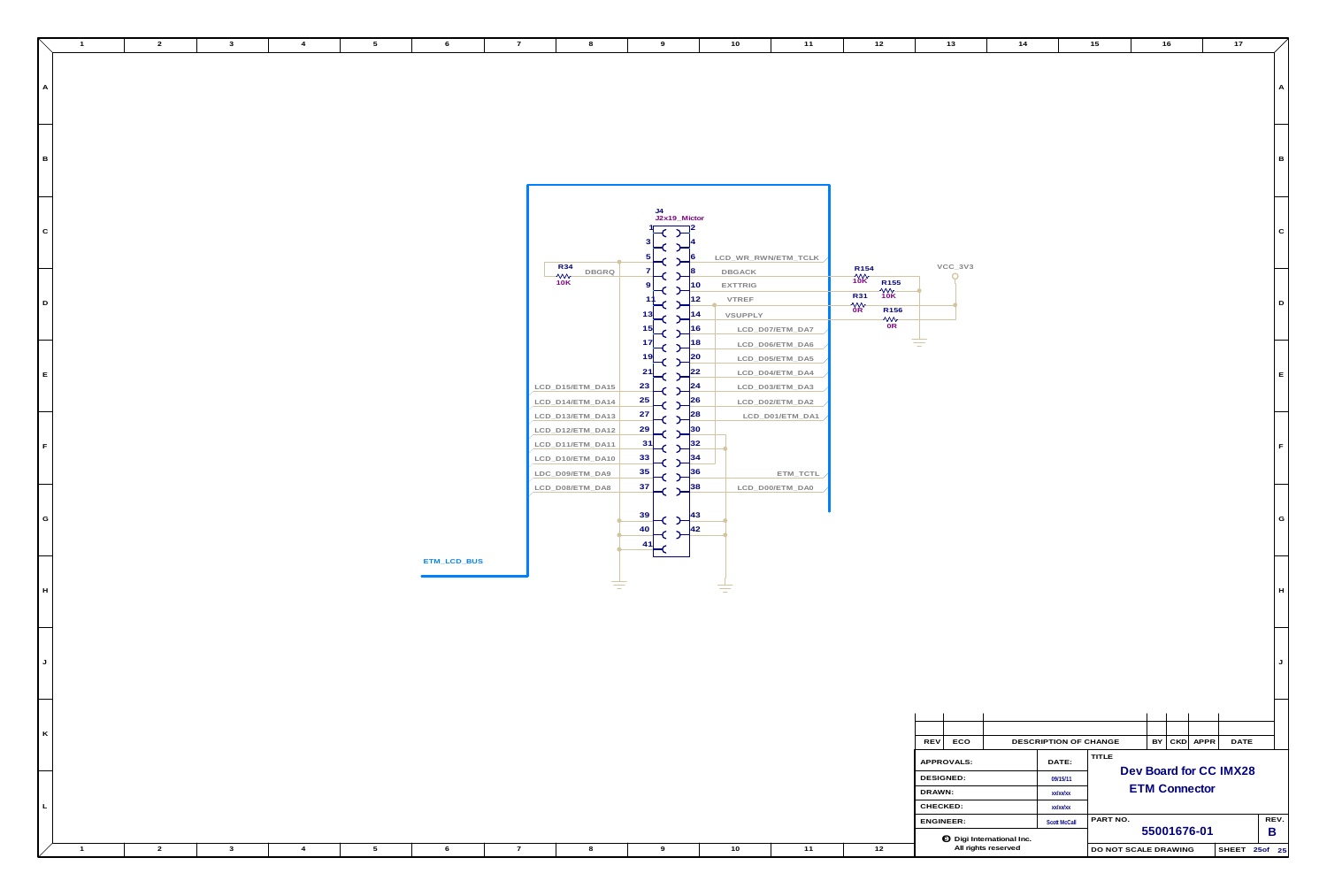